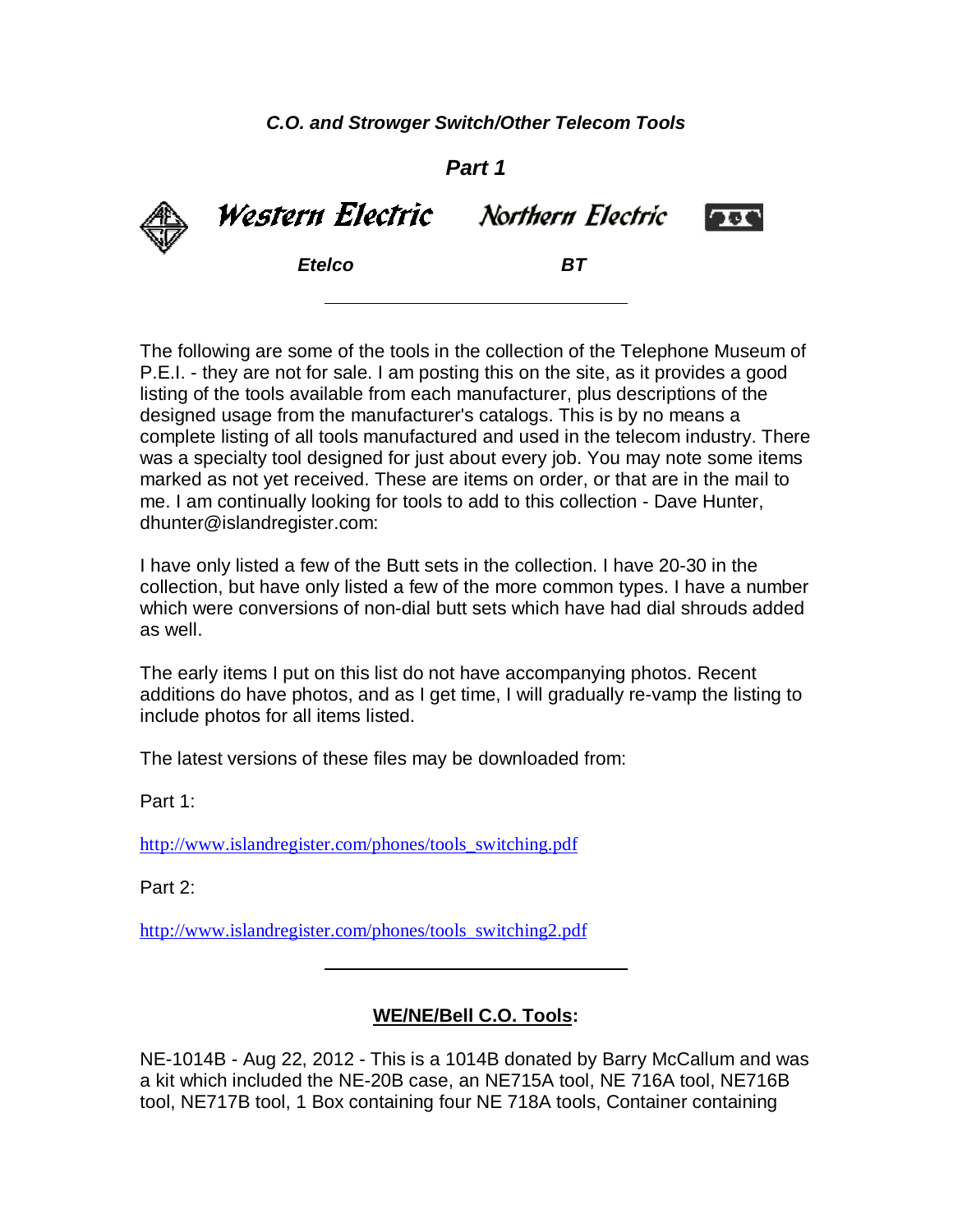eight P12B536 tubes, NE 666B tool, NE 674 tool, and a container holding one NE 689A contact separator.



The kit was made for replacing coils of NE-AF, NE-AG, NE-AJ, and NE-AK type relays. (line and cutoff type). A BSP for the use of this kit maybe found on the TCI document library, 040-272-801.

WE 1012A Tool Kit for replacing coils on 286, 287, and 288 type relays.



ED-30712 30 GR-1 Strowger test stand.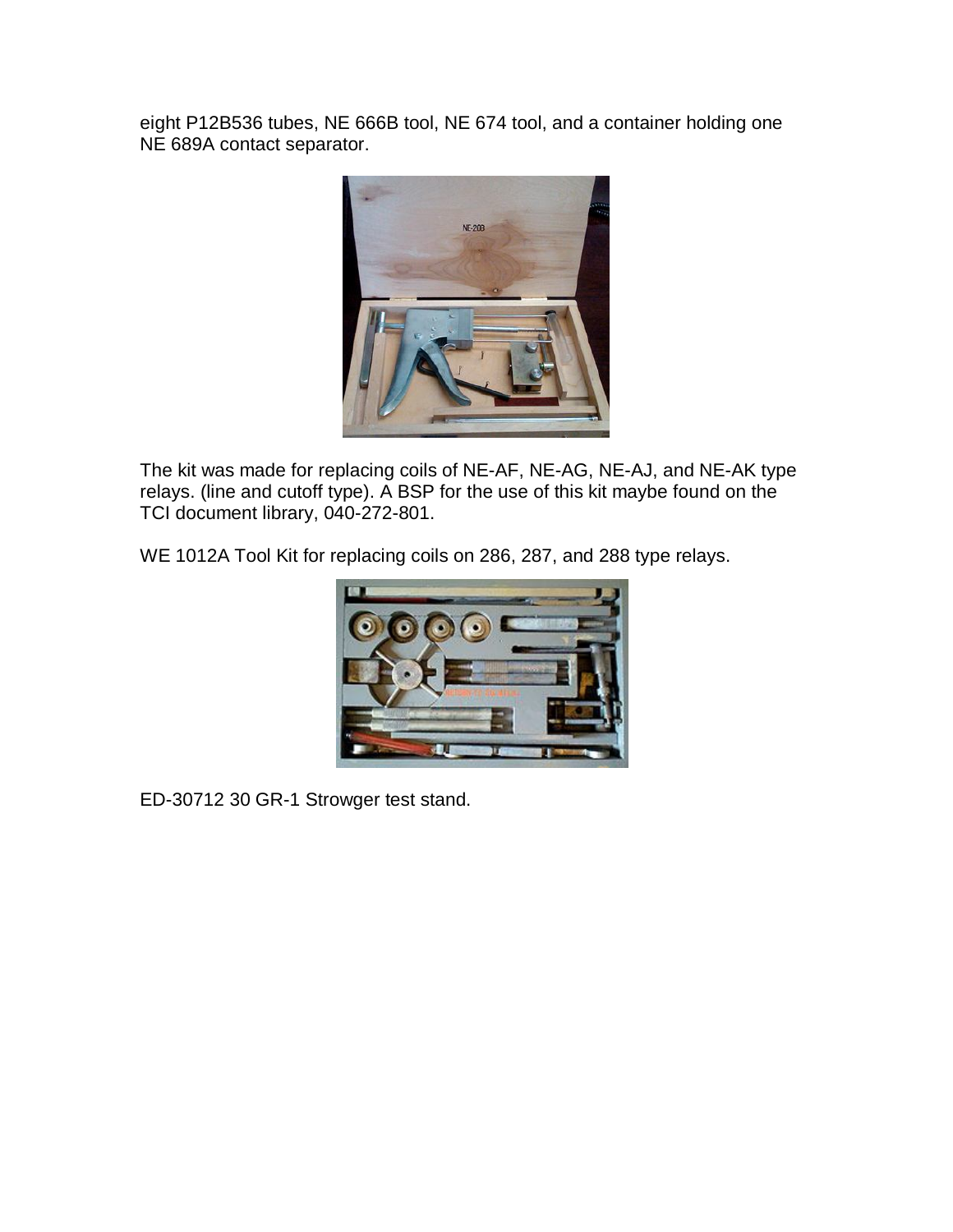

KS16368 L1 - Western Electric Soldering Iron, 120 VAC



Western Electric 945A1 Tool s/n 7057 for crimping 710 splices from Chuck Hensley



1011B - Western Electric telephone installer/repairperson's butt set, pin dial.

1013 - Western Electric Blue telephone installer/repairperson's dial butt set.

QSE4B2-76 - Northern Telecom (Northern Electric) Contempora handset style Central Office version butt set terminating in an NE-346 socket for cords below: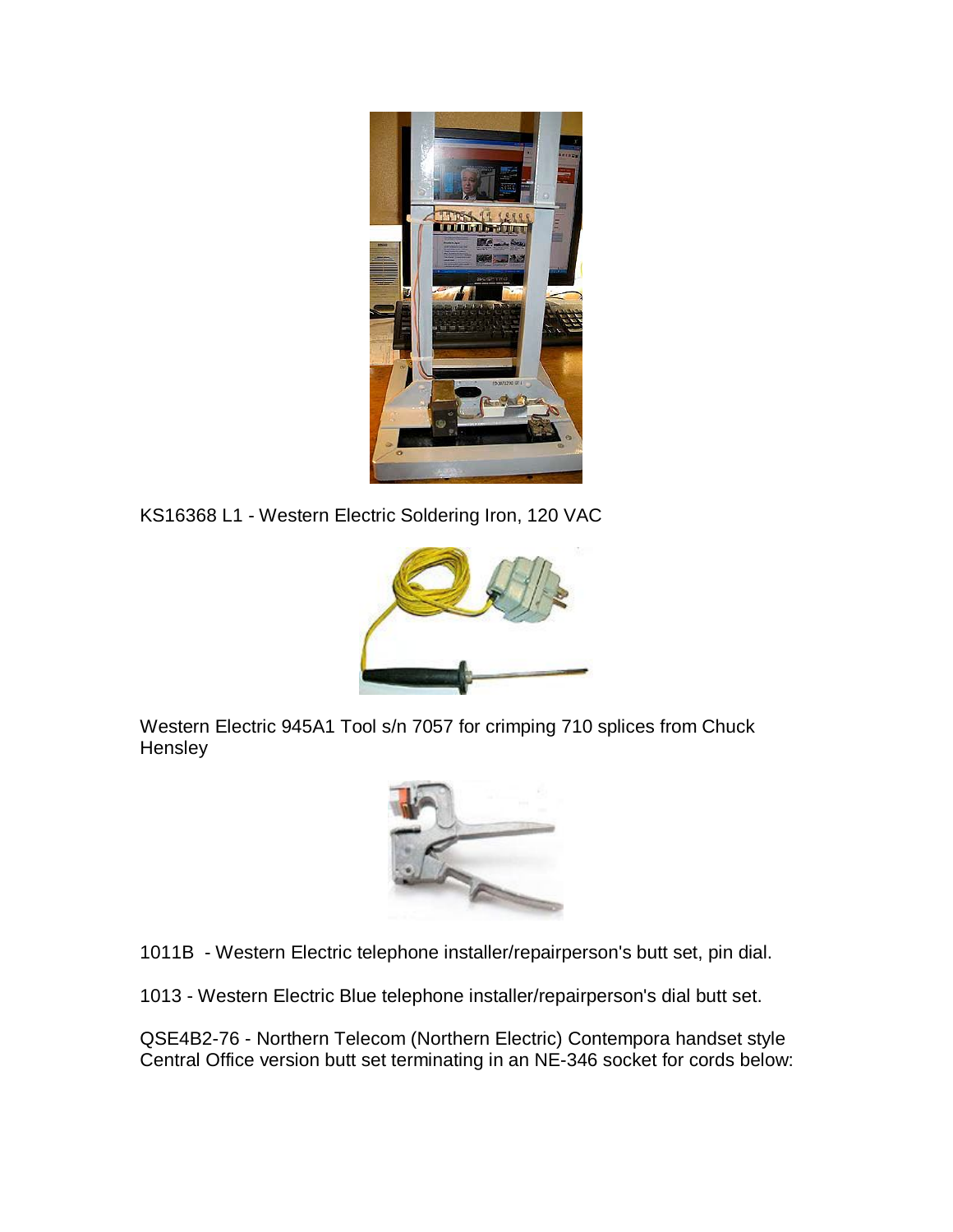Number Unknown - Splicer's set - (346A transmitter with clip for attaching instrument to clothing) used when identifying pairs with a helper! Used with single ear piece!

### *C.O. Cords and Connectors for C.O. Butt Sets (accessories for above):*

These all fit any butt set with an NE-346 socket on its output. Each cord has a matching NE-471A plug.

- 1) Begins with 471A and terminates with 360A tool at the test end which 419A's, 364's, or 365 tools plug into.
- 2) Begins with 471A and terminating in both Strowger test plug and alligator clip ends.
- 3) Begins with 471A and terminating in a switchboard plug.
- 4) Begins with 471A to spring loaded pins to plug directly into 100 pair CO based protector jacks. These jacks are on the sides of the protector housings. T.
- 5) 419A Clips which insert into 360A tool to make test connections to relay springs (2).
- 6) 364 Spade Terminals for use with 360 tool for test purposes (2) J.
- 7) KS-6278 Suspender clip for use with 360 tool for test purposes (2) J.

Spare WE Butt set clip.

Western Electric 17B Magneto line test set. Used up to WWII.

Bell System "D" Crimpers HKP INC Crimps Sleeves used on Drop Wires, 20 gauge "JKT" first generation copper/steel jacketed pair/triplex or quad inside wiring cable. (2)

Bell System "B" Crimper - "B" Sleeve wire crimper and Holster. Crimping tool was used for cable splicing and supposedly gave a better connection than soldered - For B style beanies.

Bell Systems - Cleverly - probe with pointed end to puncture wire Insulation and clip lead cord.

(2x) 139B - Coin Levelling Tool - used to level off over-filled coin boxes to allow removal.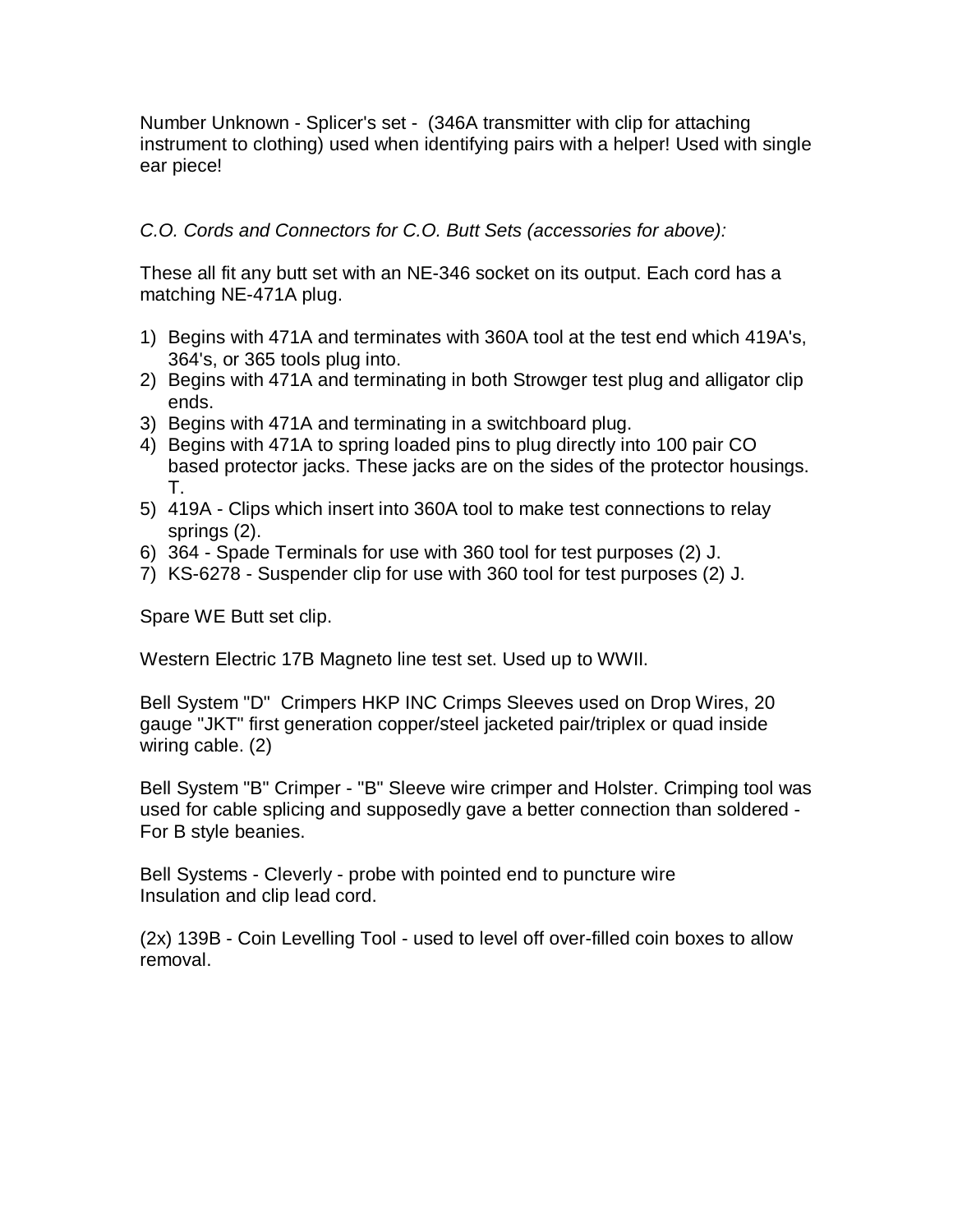

787A - Coin Cleanout Tool.



724A - Tool for removing wires from terminals of a 66 or 110 block. Donated by R.P.



Bell System - Number not currently known - tool to punch a hole in the sheath of lead cable for insertion of an air fitting.

3146-A - Bell System/Klein Bell System "B" Linesman's Wrench for 3/4 inch hardware. Large end has 1-1/16" and 1-5/16" openings. Small end has 5/8" and 7/8" openings. Another model was made, the 3146 (without the -A suffix) which was made for 5/8" hardware. It's large end has 29/32" and 1-3/32" openings. Small end has 5/8" and 3/16" openings. J.

40 Tool - Screwdriver (PBX) For use on drops.

129B Tool - Double wrench for use in adjusting armature pivot screw, armature stop springs, adjusting posts and biasing spring studs on ringers. Two different sizes of jaw openings are provided for use on regular and slightly oversize parts.

544A Tool - Shaped like a bell with Bell System markings, used to replace lights in phone booths, approximately 2" long.

270 Tool - Spring Adjuster (PBX) For use in SC relays and 171 type interrupters. (1)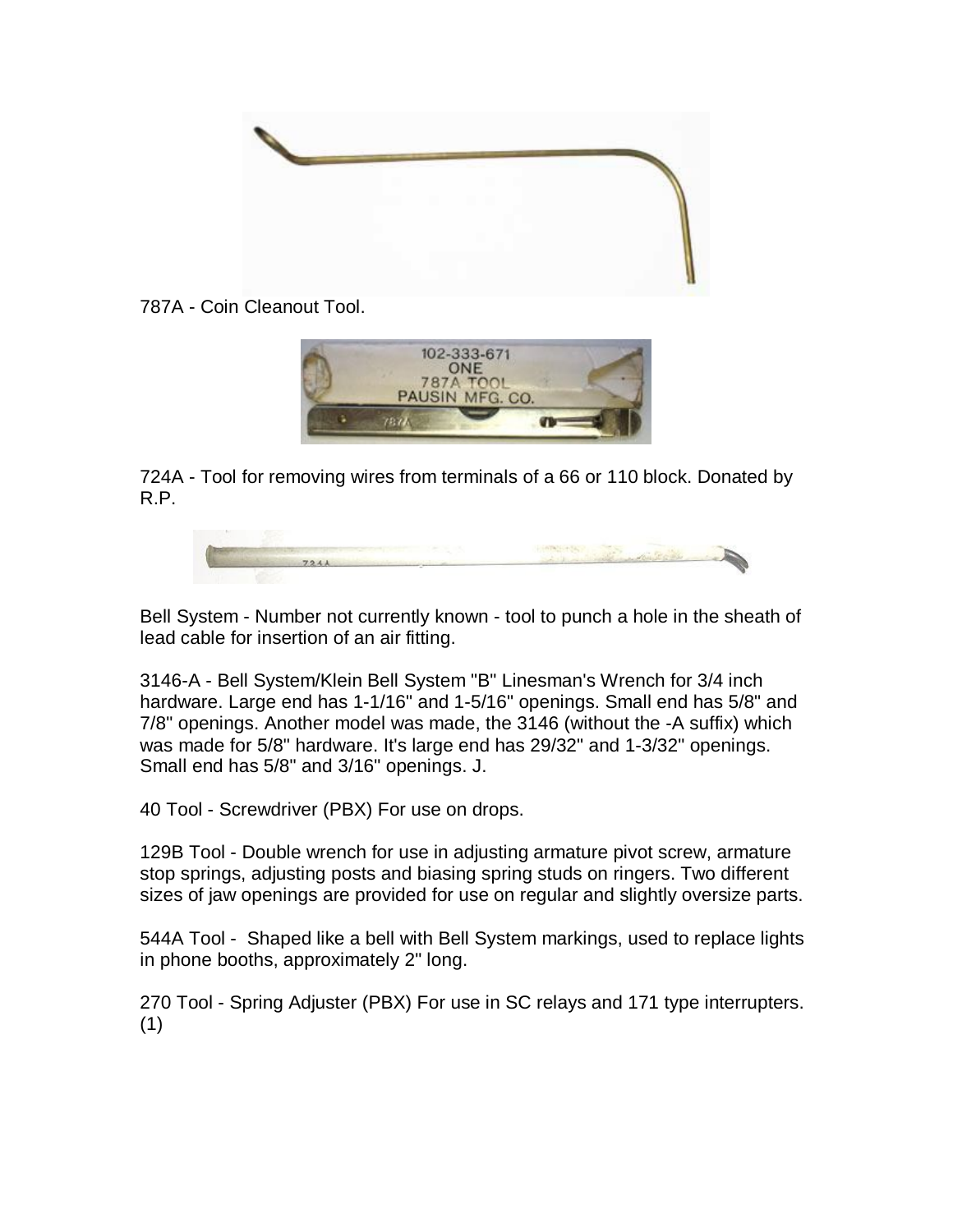319B Tool - Lamp Cap and Number Plate Extractor - for removing 2 and 4 type lamps caps from switchboards and 59 and 60 and similar type number plates. New.

419A Tool - Test Connector (Mag, CB and PBX) Fits NE C.O. butt set cord connector. (2)

363 Tool - Spring adjuster (Mag, CB and PBX) For use on B and G type relays, message registers, 200 type selectors, and 10 type buzzers (3\*)

\*477B tool, use so far unknown (Coaxial connector?)

340 Adjusting Key (CB and PBX) For turning the relay contact and pole adjusting screw on 208 and 218 type relays. (qty 5)

553-A Switchboard lamp puller (4\*, one with bad spring)

597 A WE - Virtually identical to AE's H-14768, Armature Adjuster for use on type 57 and Class A relays (3).

Thin Files (3)

KS-2348 - W.E. Pin guided screwdriver - Equivalent to AE H-883182 (2)

KS-16750 L4 - W.E. dial finger wheel removal tool.

416B - Spring bender, relay (3\*)

628A - Spring bender

R-3159 - Spring adjuster for normal post springs on 197 type switches (closely spaced switchboard lever keys)

KS-14796 - Brass pump type Switch Oiler

10 A - Tuning fork & case for use on precision type interrupters

407A - Jack Sleeve Remover for replacement purposes

111 - Jack Spring Cleaner for use on 122 type jacks

118 - Jack Spring Adjuster - for use in conjunction with the 117 tool on 92 type jacks.

74D Thickness Gauge nest for use on 200 type selectors, relays, keys, etc.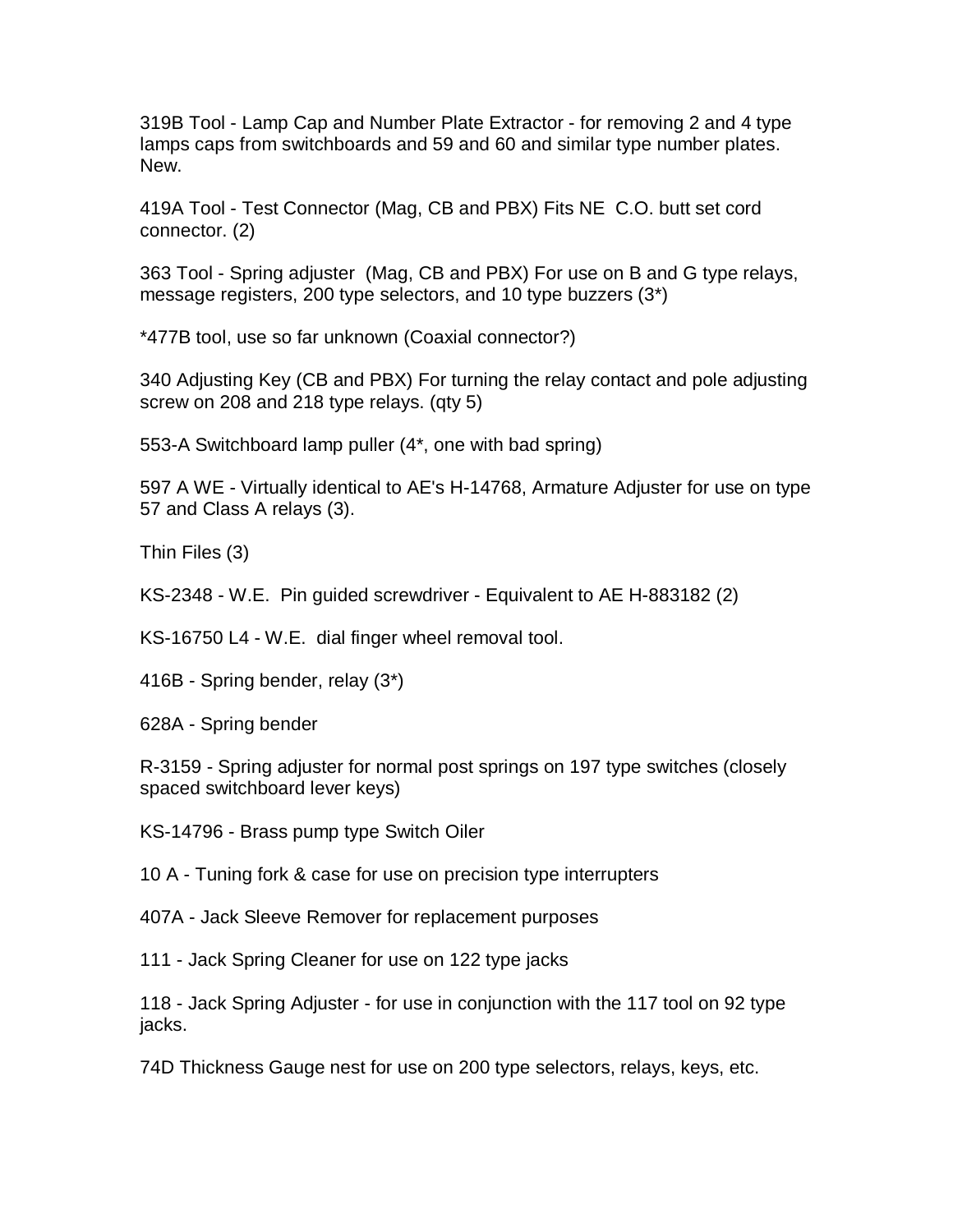66D Thickness Gauge nest for measuring gaps on a, c, e, h, r, and 105 type relays and 1 type buzzers.

73370 - Gauge, Locating (unmarked, in wide box) TTY

R-2767 - Cable Splicer's knife and leather sheath.

484A - Used as a polarity shunt for adjusting a 209 W. E. polar relay. Thanks to Paul Wills for this ID.

466A - Adjuster for adjusting contact springs on handset mountings, desk stands, coin collectors, and other station apparatus.

123 - T-shaped jack sleeve extractor - for pulling worn jack sleeves out of stripmounted switch board jack strips.

R-75957 - Straight Wooden handle bender. For general usage.

206 WE - Screwdriver 30 degree offset for use on 186, 206, A, C, E, H, L, N. R. and S Type Relays and 519 and C5 Type Keys (1).

511A - 511A: Bar of insulating material. Intended for use in holding No. 3, 32 or 33 sleeving for cleaning the feeder brush contact paths on the rotor hubs of Nos. 200 and 206 type selectors. Thanks for the lookup, Steph!

840A Tool - tool used to trip off excess wire after splicing with WE/ATT/Lucent modular 710 connectors in OSP. (4)

No Number - Strowger switch test plug - for connecting a butt set or other equipment to the test jack on a Strowger switch. This one does two sets of contacts and has a built in switch and resistor when the plug is inserted into a line in use to kill the "click".

Stainless steel box, 6 1/4 x 1 3/4 x 5/8 inch containing three double ended round feeler gauges ranging in size from .010 to .045 inch. Part numbers unknown.

Bell System 41B Stanley Yankee Push Drill with 8 bits.



BrightStar Bell Telephone Company of Canada angle flashlight.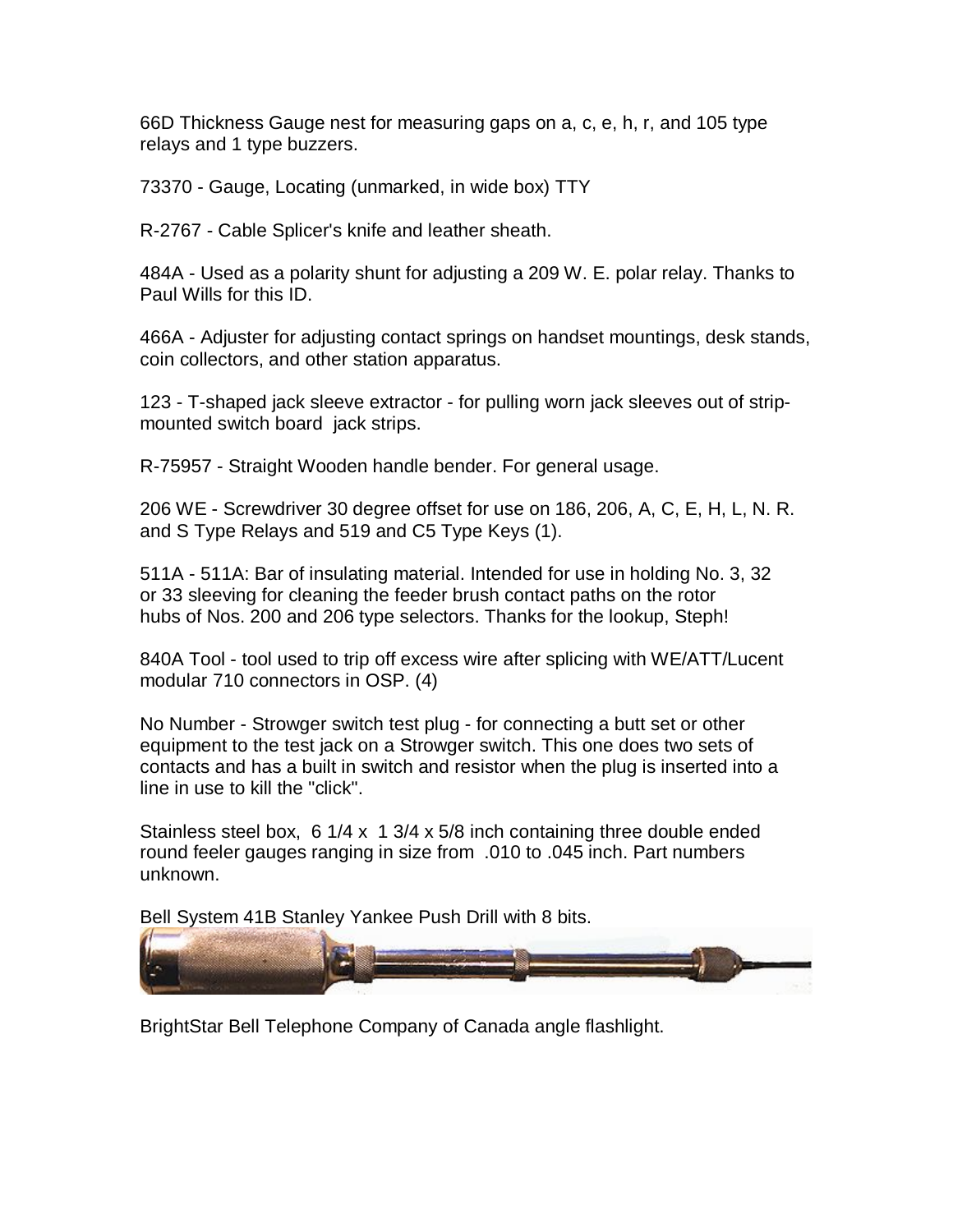

Type "B" - Bell System "Small Installers Case"

Technical Tool Case Co. - switching tool case (2)

145A WE Test Set and manual- Subscriber Line Test Set - measures Volts, Ohms, loop current, loss, as well as balance, power influence, and circuit noise (these were measured in reference to the "quiet line" in the CO). The 145 also has a footage or "feet" function that served as a rough open locator in one position and a resistive fault locator when corrected for conductor gauge and temperature. It also includes a tone function.

AT-8629 Test Probe (Banana) - used in conjunction with the WE-145A to conduct pair identification using the tones generated by the set. A butt set was clipped to the probe, and proximity to the wire fed with the tone would give an audible indication, allowing it to be easily identified.

KS-14762 - 48V C.O. Sealed Beam Trouble lamp and 2 spare KS-16197 L3 48 volt bulbs.

KS-8455 L2 Bell System Line Loop Tester (a.k.a. "Kick Meter") complete with leather Bell System case and manual. Model 8455 Line Loop tester detects line shorts, opens and multiple ringers, DC voltages and loop resistance. It has the capability to measure DC voltage up to 100 volts and loop resistance to 2 megohms. A front panel "reverse polarity" switch is featured allowing you to change polarity positions quicker and easier than manually switching test leads when making line checks.



KS-21250 L1 Coin Crafts Test Set - Checks payphone coin relay, sidetone, Refund/Collect Function, etc.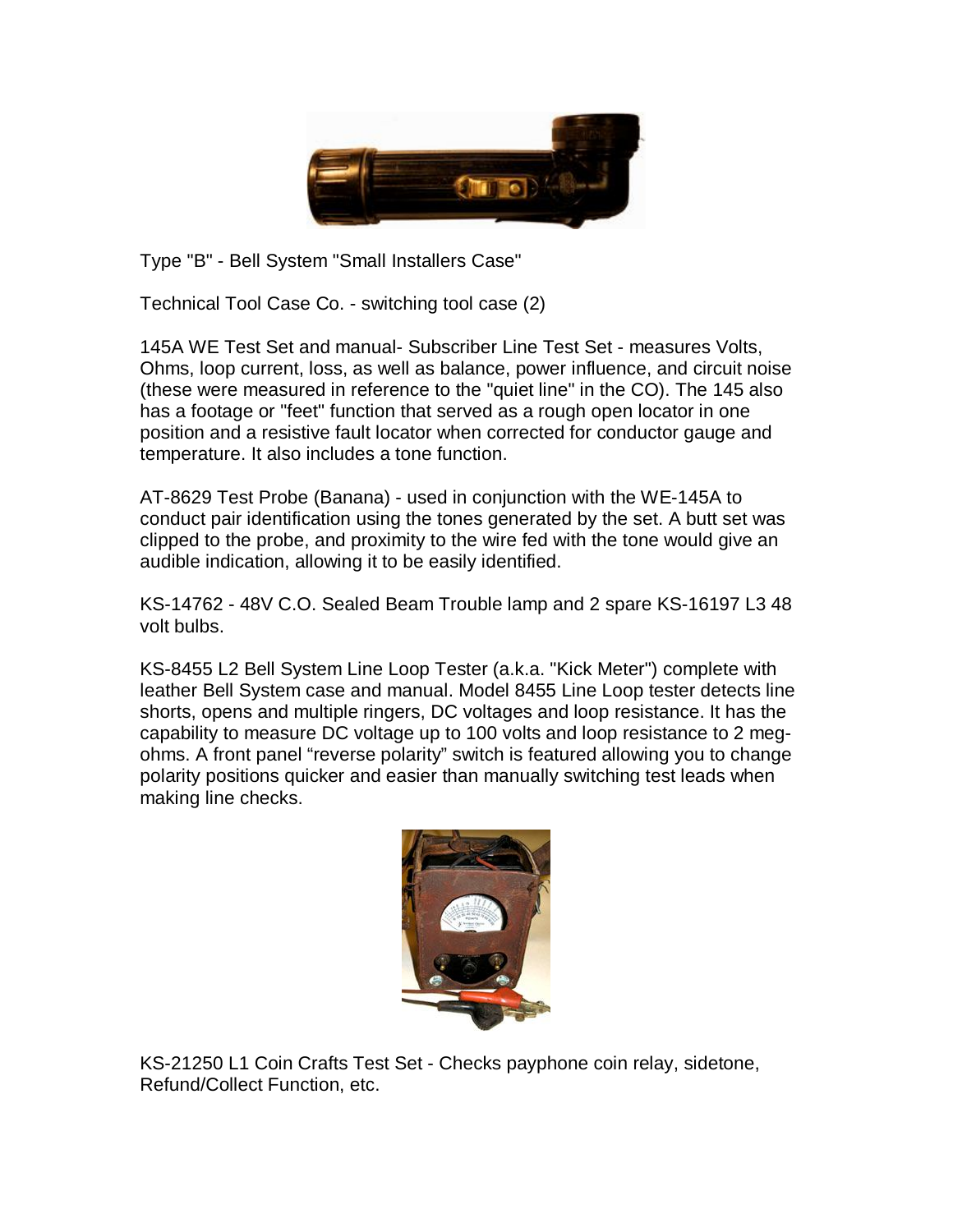KS-20950 L1 - Payphone Parking Tool - Steel bracket - allows front section of recent single slot WE payphones to hang alongside the lower case for servicing. (KS-20950 L2 is the aluminum version of this bracket)

KS-8300 (2 Black for Operator Use) Bell System Dur-O-Lite mechanical pencils with dialing ball. These had the 1941 patented "Dialing Tool" U.S. Patent No. 2,247,027 by Bell Telephone Labs at the top. These are listed with the tools as Bell chose to call it a "tool".

KS-8300 (3 Green for General Office and Field Use) Bell System Dur-O-Lite mechanical pencils with dialing ball. At least one has the 1941 patented "Dialing Tool" U.S. Patent No. 2,247,027 by Bell Telephone Labs at the top.

KS-8400-1 A dialing tool designed to be slipped over the top of existing lead and wood pencils. These replaced the more expensive mechanical pencils.

KS-19092-L1 - Inserter, - For inserting and extracting 24 gauge strap wire on wedge terminals of printed circuits, (Initial application: Printed wiring boards in station data sets)

WE B Voltage Tester - long voltage probe with a hand held indicator assembly. Indicator begins to glow at 60-70 volts - upper limit about 7,200 volts/ Used to check for voltage before climbing or on joint plant use (shared poles).

WE188A WE Test light (Stop Lite) - designed test for dangerous voltages in the order of 50 to 2000 volts 60Hz. AC or using a grounding bond, DC voltages up to 2000 volts. Yellow plastic two piece unit weighing about 1 pound.

QTH43A Parking Tool - designed to park the front portion of a Northern Electric Centurion Payphone beside the back portion for servicing. Thanks, Jeremy!

WE331B - Portable Telephone Set - used by radio companies to do their remote broadcasts. Each location that they remoted from would have a private line set up, and when they prepared to remote, the 331A would be plugged into the line. Their sound equipment would plug into the 331A. A beehive warning light attached to the phone would be lit then they were transmitting giving an indication for on-lookers to be quiet.

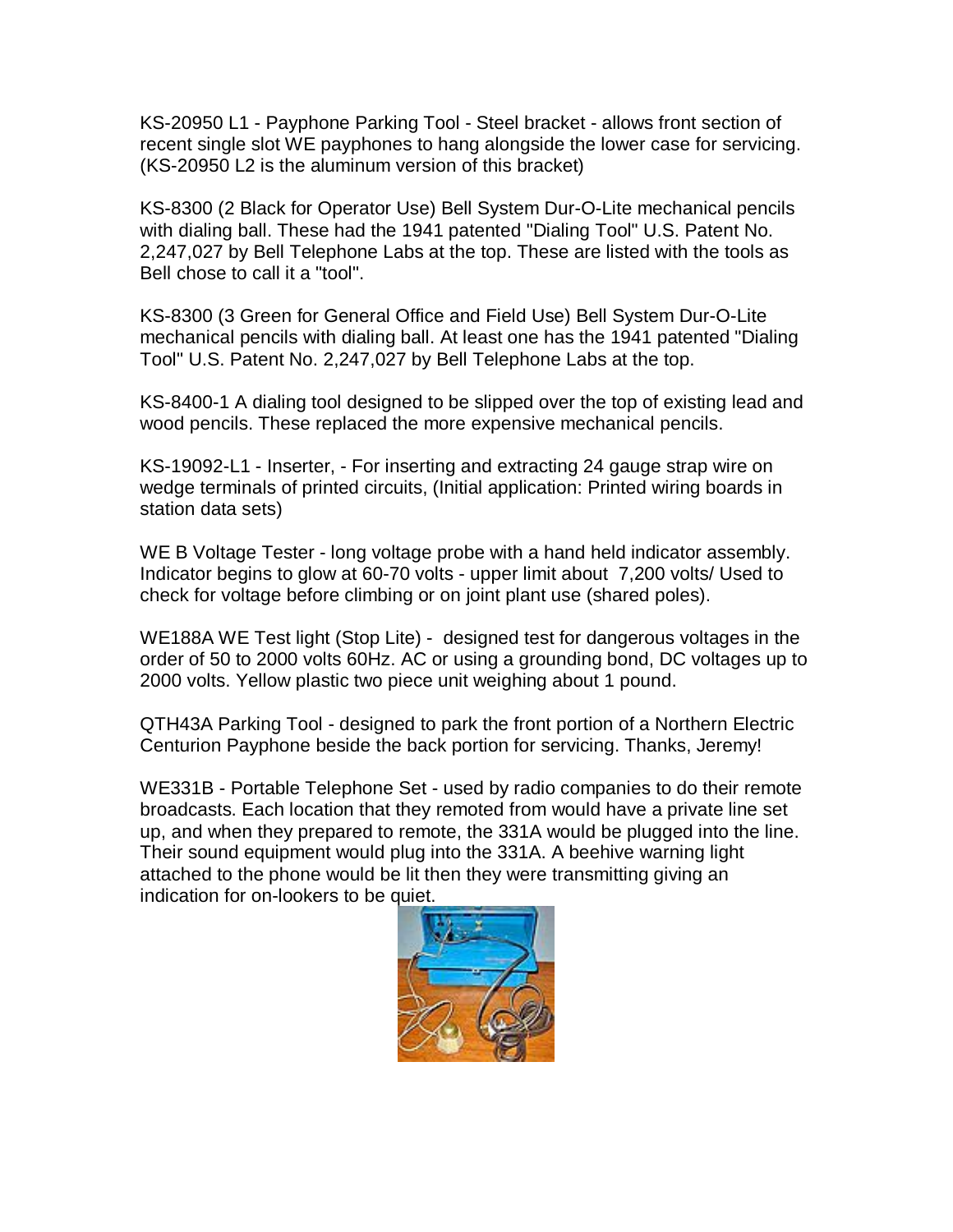798A - Modular Notching Tool used to convert non-modular phones to accept modular connectors.



799 - Notching Template - used to guide installers to place notches in the correct position when using the 798A tool.

\*Bell System Numberall - used by Splicers to Tag Cable counts on Lead Tags and sleeves.



Northern Telecom "Installation Tool" NR-2315 stamping set, same as Neuses 2315, only in different packaging.



Telphone Service Decal labelled on the back Sign No. 126W Double sided Date 17 3 58 and made for NE by Beaver Decalmania of Montreal, Quebec. Made in Canada.

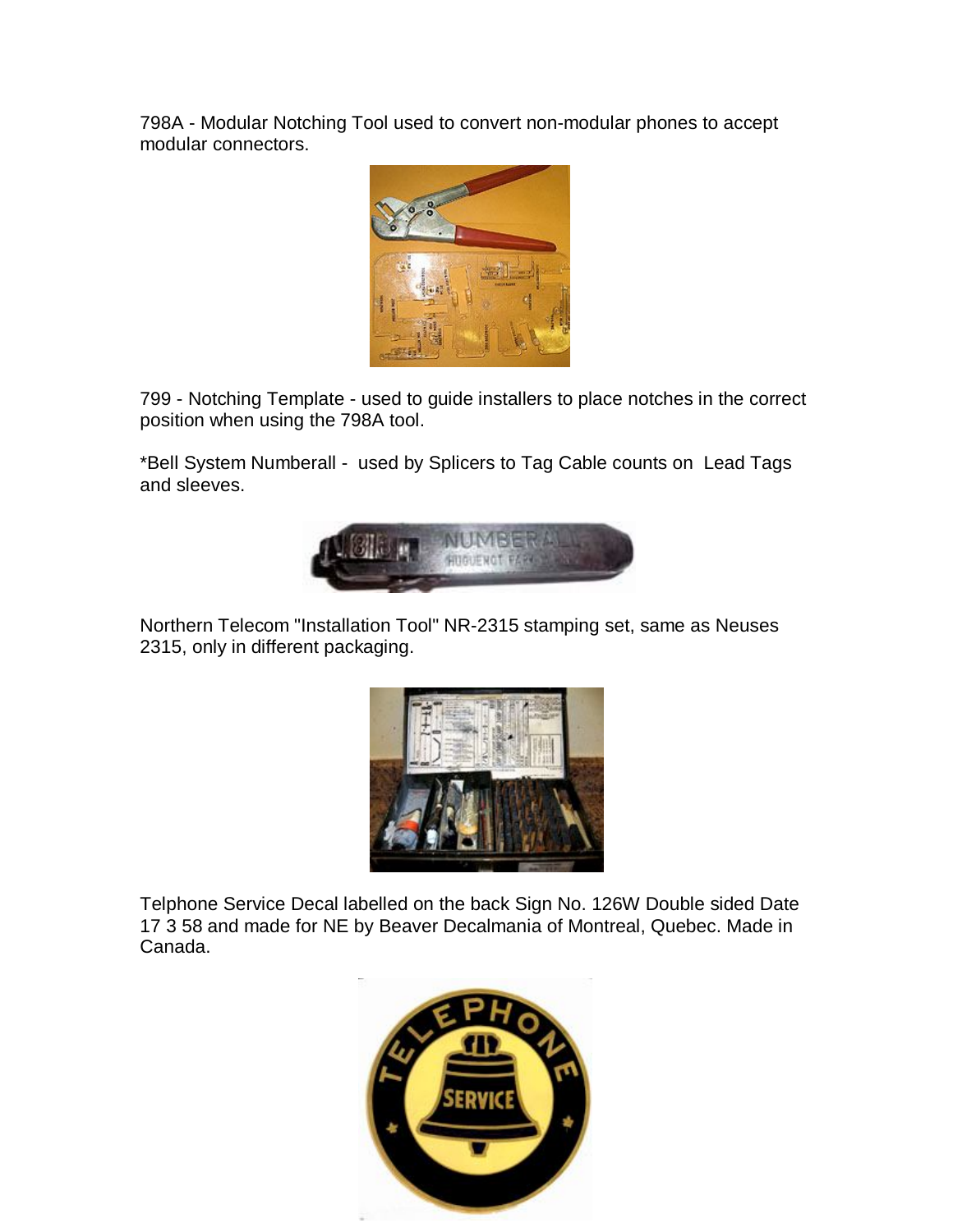# **Northern Electric/Telecom Books and Catalogues:**

T-7 - Northern Electric Catalogue (1947) - Used Display copy

T-7 - Northern Electric Catalogue (1947) New, undistributed, and in original mailing envelope.

T-9 - Northern Electric Binder and catalogue pages (1962 onwards) By this time, NE catalogues were issued in a binder form, reducing the frequency of re-issuing the full catalogue - instead, pages were added and removed as required from the binder similar to the way BSP's and NEP's were updated.

Northern Telecom Product Handbook - Internal Use Fourth Edition June 1981, Very nice condition hard cover like new, 216 Pages, Some of the index: Telecommunications, Terminals, Electronic Office Systems, Cable, outside plant products, Business Communications and networks, Central Office Switching, Transmission Systems and Equipment, Network Support and Test Systems, Repair and overhaul Telephone Sets. I may digitize this handbook for posterity.



### **GTE/AE C.O. Tools:**

AE Linefinder Test Stand H - 85829-1-2 - used for testing Strowger linefinder switches.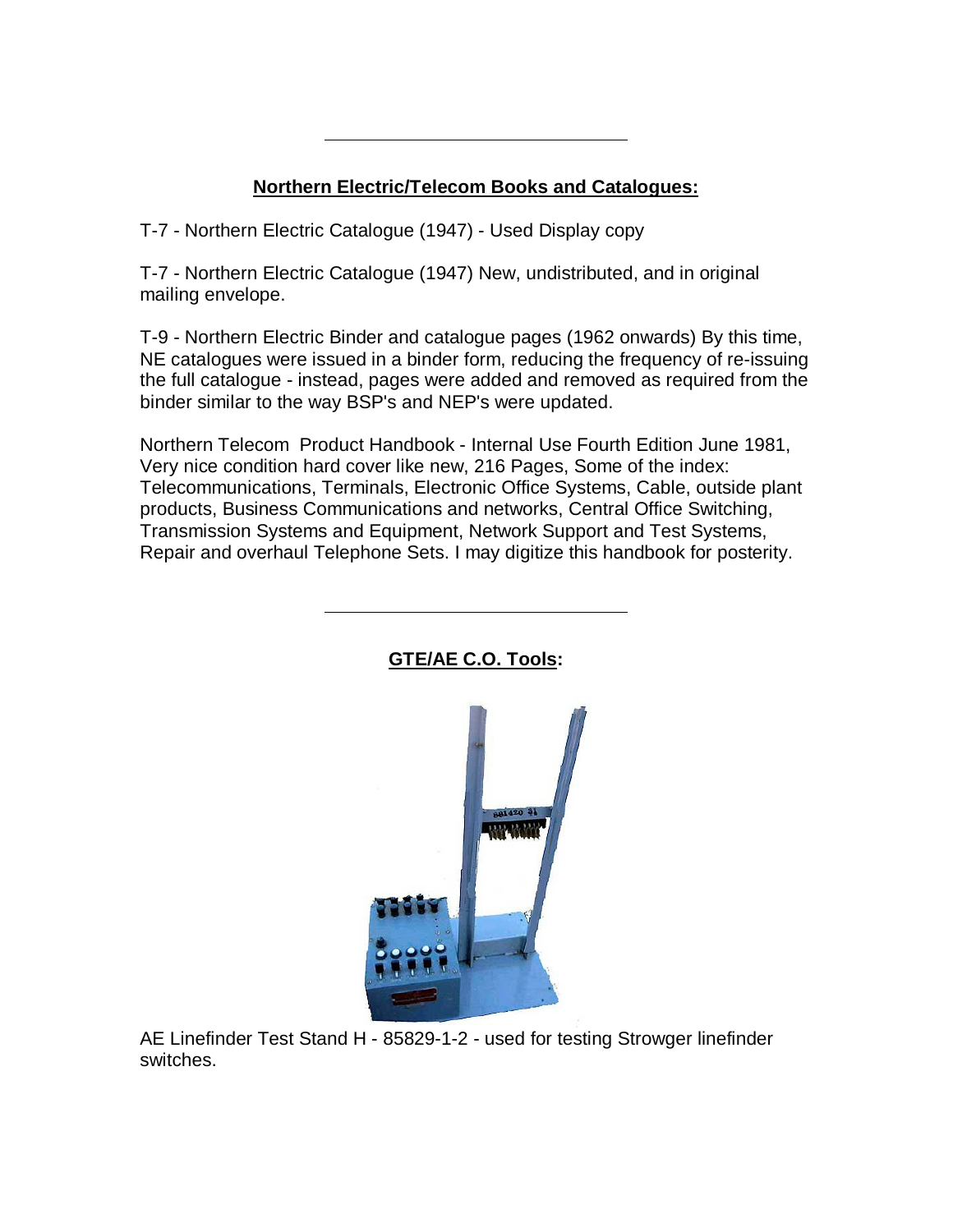GTE/AE Payphone test coins, 7 dime equivalents and 1 nickel equivalent. These were used for dialing test numbers by technicians.



AE L965-A2 metal butt set

2 - GTE Automatic Electric Type 801 Model L9078-A1 orange butt sets

2 - AE West Test Sets - Magneto line test set (leather cased pre-dial version of butt set).

H-50754 - AE Monophone Tool



H-7067 Double Dog Bender (2)

H-13398-1 - Adjuster, Vertical Armature for use on Strowger Switch

H-14769 - Armature Stop Bender (4)

H-881419-1 Handle Remover for removing unthreaded handles from lever keys.

H-47202 - Cam Adjuster for adjusting Strowger switch multi-level normal post cam

H-45590 - Armature Bender for use on Type 27 manual Relay

H-16290-7 - Pliers spring adjusting (dial) - for adjusting tension on dial governor, pulse and shunt springs, Strowger switch wipers, and tensioning master switch governor springs.

H-880621-1 - Jack Spring Pliers.

H-20179-1 - Adjuster, spring for use on rotary line switch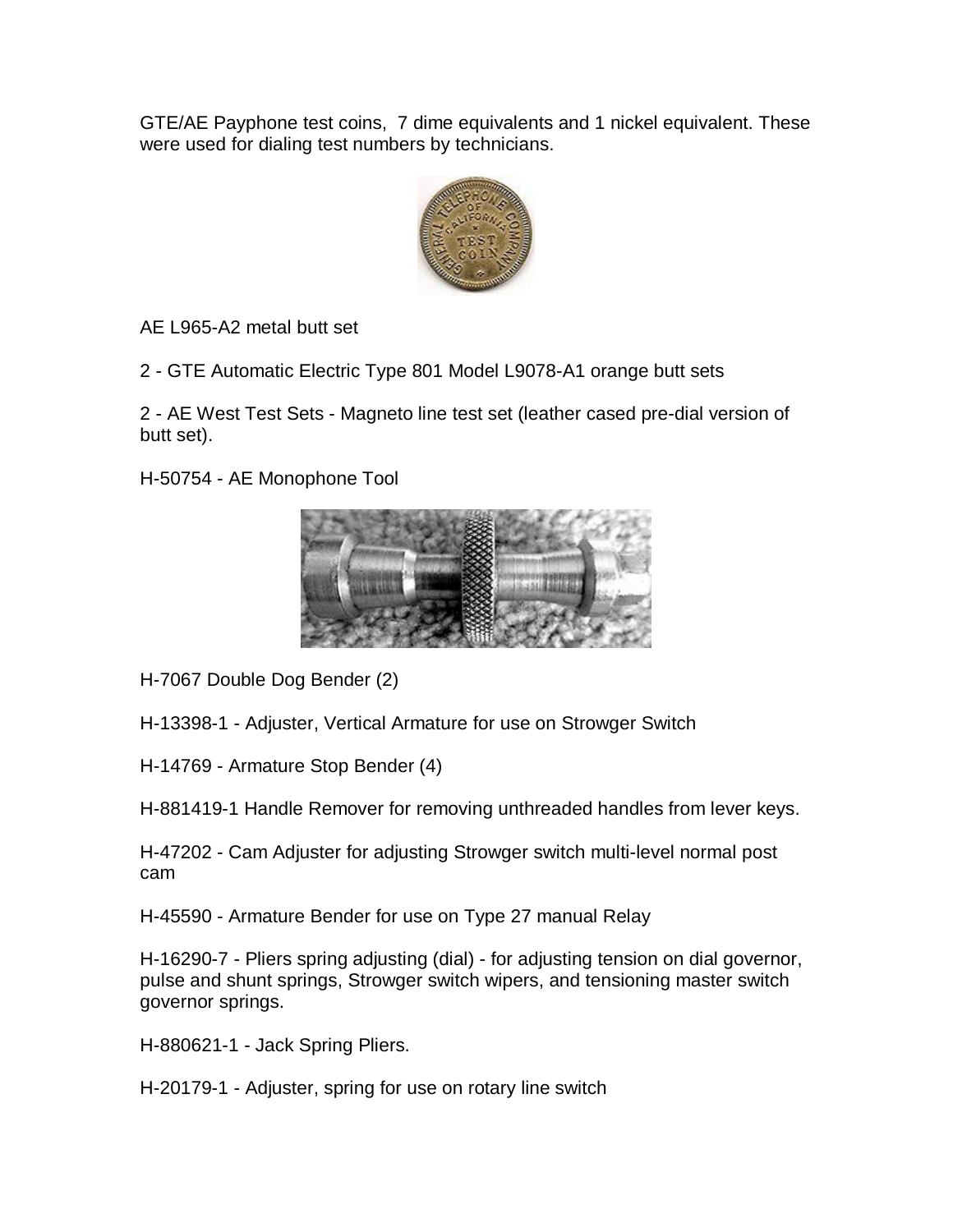H-88390-1 - Adjuster, spring for use on type 26 lever keys (4)

H-42873 - Spring Bender Lever for use on Horizontal (Class A) Relays (4)

H-88502-1 Armature Adjuster for use on Type 10 Alternating Current Relay (3)

H-88504-2 - Adjuster, spring for use on type 57 relays (3)

H-56518 - Adjuster, armature for use on type 10 AC relay

H-64980 - Adjuster, spring for use on minor type relays

H-46437-1 - Spin-tite wrench for assembling wipers to Strowger switch shaft

H-883999-1 - Adjuster, spring for use on Bar Relay (Type 59 detector)

H-831384-1 Armature Bender

H-44359 - Adjuster, spring for use on type 27 manual relay

H-20777 - Adjuster, spring for use on horizontal class A relays

H-88844-1 - Brush, Bank Cleaning w. spare brush

H-26917 - Dial Escutcheon tool (Reproduction)

H-883182 - Pin guide screwdriver - Equivalent to Bell System KS-2348.

H-883699-1 Contact (2) er, smooth finish

H-7066 - Adjuster, Spring - for use on plunger line switch, horizontal line switch (Class A), relay, Cam, and off-normal springs, vertical wiper spring and backstop.

H-883793-1 - for use on IBM model 21 writer assy. (Ticket Printer)

H-7057 - Tool for disassembling old-fashioned wipers with threaded hub and nut.

H-880922-1 - Lamp, for Visual Inspection and gauging of relay contacts.

GTE Precision Fiber Cleaving Tool - Designed to cleave fiber optic cable evenly and smoothly.

GTE SAMP Light - The GTE SAMP Light is a test pick used for determining the presence of various voltages when testing equipment for trouble conditions. It detects battery, and ground, and may be used types of solid State Circuitry. Specifically designed with 24 and 48 VDC Central Office Equipment.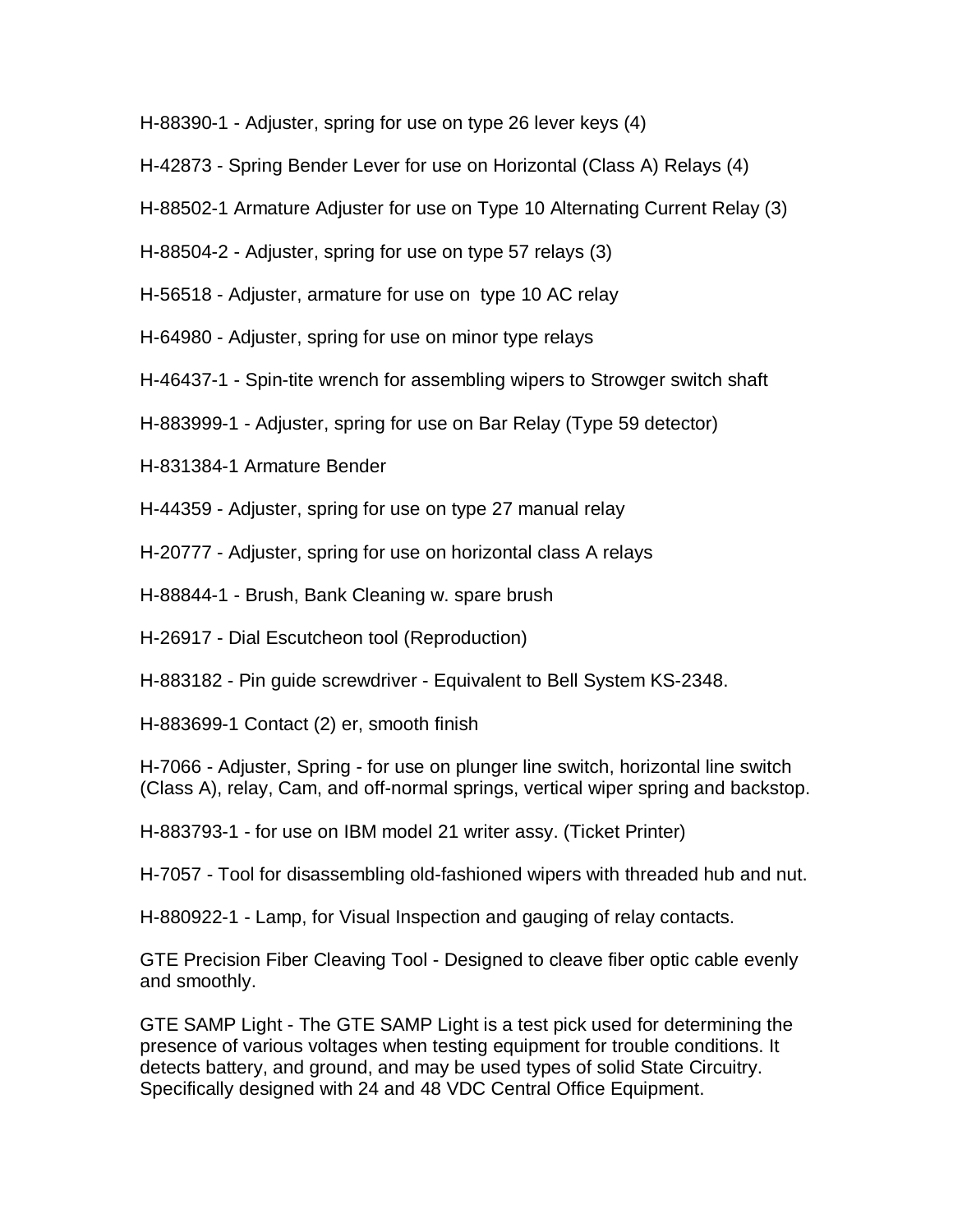## **Etelco/GPO/ATM Tools:**

Most of the British Tools I have are Etelco (British Ericsson) but they all have direct ATM and GPO equivalents, so when a number is available, I will list first the Etelco number, followed by the GPO or ATM number and description:



GPO 280 - GPO 280HA70 Butt set. Used in the Summerside Island Tel exchange.



*Spanners:*

45B (L14502A) Box Spanner - For 32A BPO 2000 type bank nuts.

N9107 (L14273) Box Spanner - For Strowger Selector 3 magnet type rotary magnet 13/64 inch across flats.

N5291 (L14397) - L shape Box Spanner, cranked - .22" across flats. BPO #1 for 3000 type relay and uni-selector.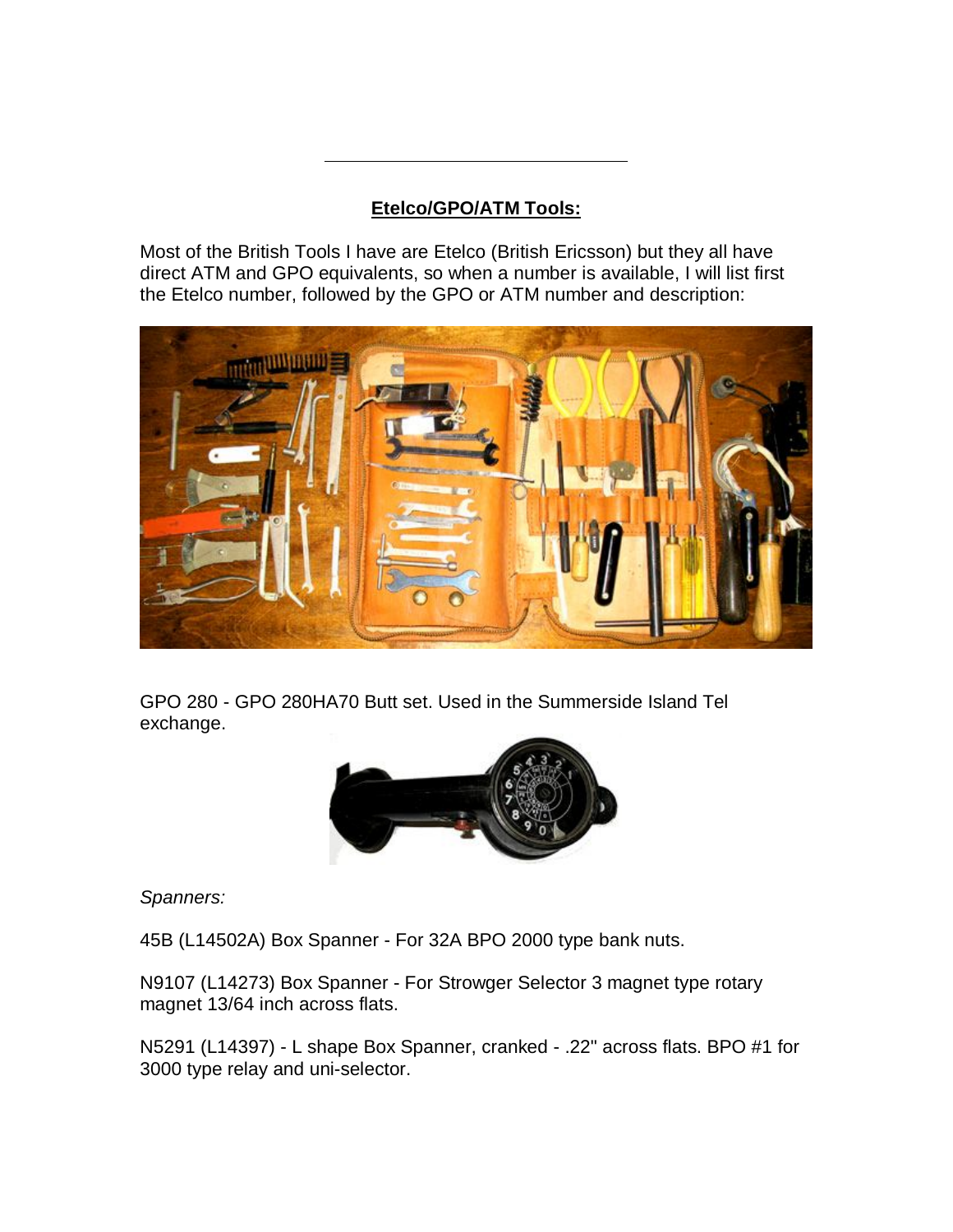N9105 - (L14566A) Box Spanner T-form - for meter plate, .421" across hexagon flats. Selector Carriage, adjuster gland.

N8201 (P37544) - Box spanner, hardwood handle, brass ferrule, 9/32'. 8 B.A.

N8333 (L14659A) - Spanner, for BPO No. 2 Uni-selector Wiper Assembly.

N9111 - L shape single ended, approx. 1/4". Spanner, Box 4 B.A.

N9106 (L14387) - Double ended steel spanner for telephone exchange maintenance .452 x.530 inches. 6 B.A. 4000 Selector.

N9116 (?) - 1/4 inch steel single ended spanner.

GPO H70 Double ended spanner,

N9104 - Spanner, Ring, D.E. 6/8 B.A.

N9109 - Spanner, Ring. D.E. 6/7 B.A. Cranked.

N9110 - Spanner, Flat D.E. 6/8 B.A. Selector N.P. link.

N9116 - (2) Spanners, Flat, S.E. 3 B.A. Cranked.

88 - Unknown Usage.

N8260 - Spanner, Flat, D.E. Relay resid. And Uniselector pointer.

LXR 4 H8 (L14341A) - Extractor for lamp caps, labels and label holders. Forged steel tongs with adjusting screw.

L14226A - Adjusting tool for adjusting rotary and vertical armatures of type 32A selectors (BPO 2000)

*Pliers, etc.:*

N8289 (L1315A) - Duck Bill Pliers, curved blade.

N8320 (L14317A) - Tapered Nose Pliers - for general use.

N8265 (L14322A) - Wire Cutting Pliers for general use.

*Bank Cleaning Tools:*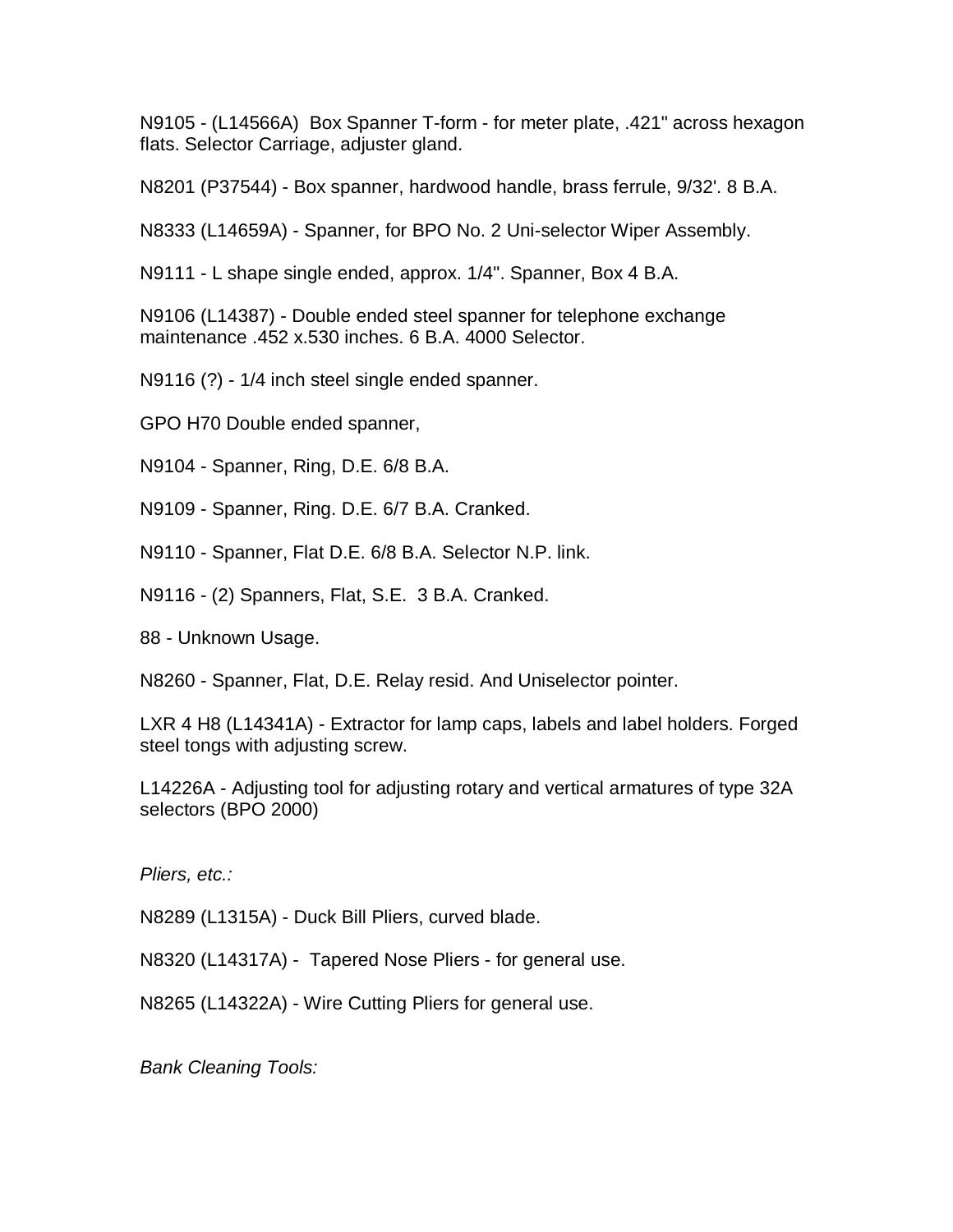N9129 - Bank cleaner - uses fabric bank cleaning tape. Cleaning and lubricating selector bank contacts.

No Number - Same as above, only multiple levels- uses fabric bank cleaning tape. Cleaning and lubricating selector bank contacts.

N13298 - Same as above, only rotary end.

N9132 (L14444) - Bank contacts cleaning and oiling tool - Consists of circular shaped steel blade mounted on handle. Designed for use with stripped velvet, chamois or similar for cleaning the contacts of a 3 motion selector bank.

N9131 - Brush, teazle, wire - Cleaning selector bank contacts.

*Switchboard Bulb Removers:*

EXR GPO K1A 62 - Bulb Remover

K1A 81 - Bulb Remover

*Uni-selector Combs and Tools:*

#1 (L660468) - For fitting APO #3 and BPO #2 Uni-selector mechanisms to bank, 8 level.

#2 (L660460) - For fitting APO #3 and BPO #2 Uni-selector mechanisms to bank, 5 level.

N9108 - used to loosen the wiper assembly from the shaft to allow you to align the wiper tips with the bank contacts - 4000 Selector

N8353 - Spanner, Box, S.E. Uniselector wiper assembly clamp.

N8261 (GPO No. 3) - Spanner, Flat D.E. Uniselector knife-edge adjustment.

N8217 (GPO H70) - Spanner, Cranked, D.E. Uniselector Arm Backstop and Wiper Spindle.

*Misc. Screwdrivers, Benders, Etc.:*

N8375 - Spanner, Capstan, O.B.A., 10 inch shaft. Approx. 3/8 inch between flats. General Use.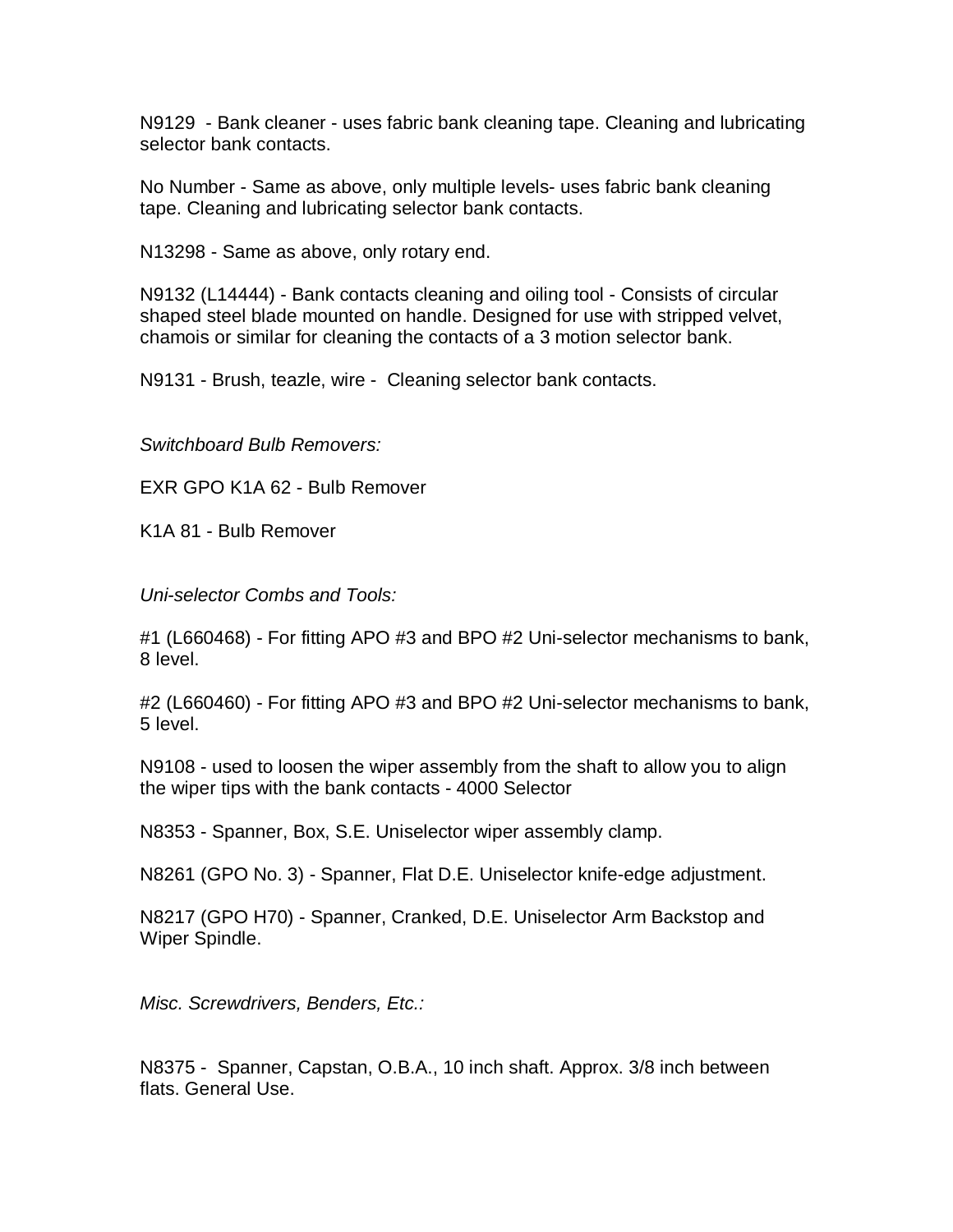N8296 (L14489) - Wooden handle screwdriver. 1/4" flat blade - For general use.

N8281 (Footprint GPO INST 6) 12 inch blade, plastic handle. For general maintenance and adjustment.

A4775 - Feeler gauges, Moore and Wheeler, 1/1000" up.

N8248 - Feeler Gauges, cranked, boxed, 17 parallel gauges, 2-18 mils, each with two bends, for checking armature travel and contact openings.

N5249 - Feeler Gauges, cranked, boxed. Ditto but 20 gauges of various thickness from 19-46 mils.

N8297 (l14454A) - Spring Contact Cleaning Tool - shaped and finely sandblasted steel blade.

N8283 (L14401A) - Contact Insulator - black fibre for insulating relay contacts for testing purposes.

N8202 (BPO 21)- Adjuster, spring. Aligning twin contacts and tensioning selector springs.

N6486Q - Plug, switchboard for Battery Jacks.

N3203 (L144288A) - Adjusting tool for adjusting vertical detent and vertical pawl guide of 32A (BPO 200) type selector.

N8237 (L14370A) - Adjusting tool for adjusting contact spring tips of BPO 600 and 3000 type relays so that the dual contacts operate simultaneously.

N8240 (L14398A) - Armature Guide. For replacing 3000 type armature. White opaque Celastoid<sup>tm</sup>.

N8328 (BPO13) - Adjuster for MDF protector springs.

N8299 - Capstan for spanner N9106

N94686 - Tool Wallet

**Gram Gauges, Asst. Manufacturers:**

GEC 50-250 GMS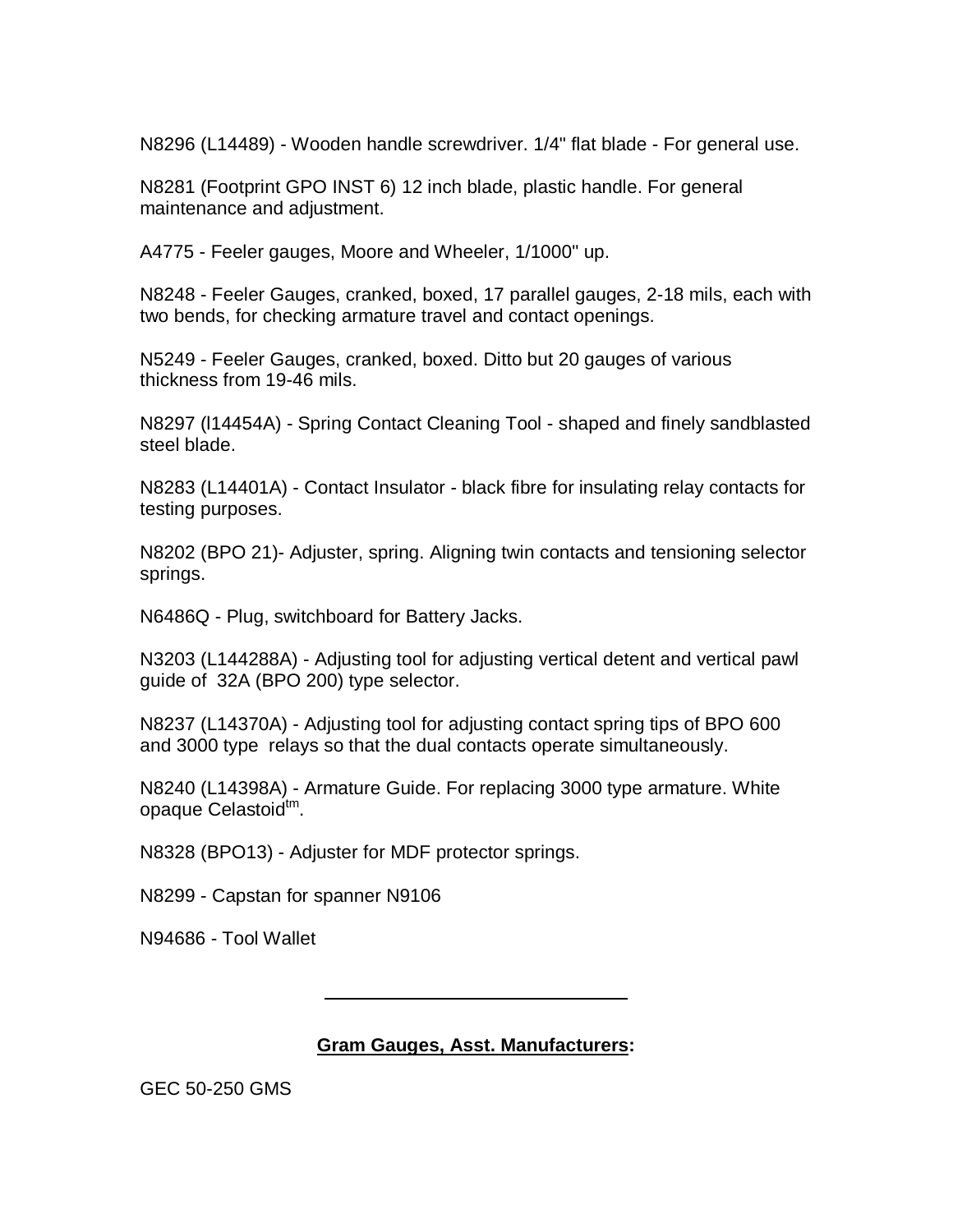GEC 4-24 GMS

GEC 100-500 GMS.

70F -10-0-10 GMS

83C - -55-0-55 GMS.

N8214 - Etelco gauge,tension with N8252 and N8253 pointers, 10-80 GM, in 5 GM divisions, with vernier adjust 1-4 GM.

62B WE 0-700 GMS

Correx dial 0-50 GMS (2)

Correx dial 0-100 GMS (2)

#### **Harris Dracon:**

10113-000 - Modular Fan-out Adapter 4 Wire.

10210-100 - Banjo Modular Test Adapter 4 Wire.

10220-100 - Banjo Modular Test Adapter 6 Wire.

10230-100 - Banjo Modular Test Adapter 8 Wire.

216-C Harris Corp - Can Wrench

HD8762/D814 Harris Dracon punch-down (impact) tool, 66, 110, Bix blades (T)

TS-21 - The Harris Dracon TS21Test Set employs the latest technology in integrated circuit design to provide both DTMF (Touch Tone) and dial pulse output. The TS21 also provides last number redial, and field replaceable line cords and belt clips. This Test Set, often called a "butt-in," is a self-contained, line-powered, portable handset used by installers, repair technicians, and other authorized personnel for line testing and temporary communications. This was originally a C.O. version, but its cord has now been swapped with the TS-22AL, now giving it a standard cord set. T.

TS-22 - Harris Dracon TS22 "Butt-In" test set employs an integrated circuit design to provide both DTMF and dial pulse output. It also provides last number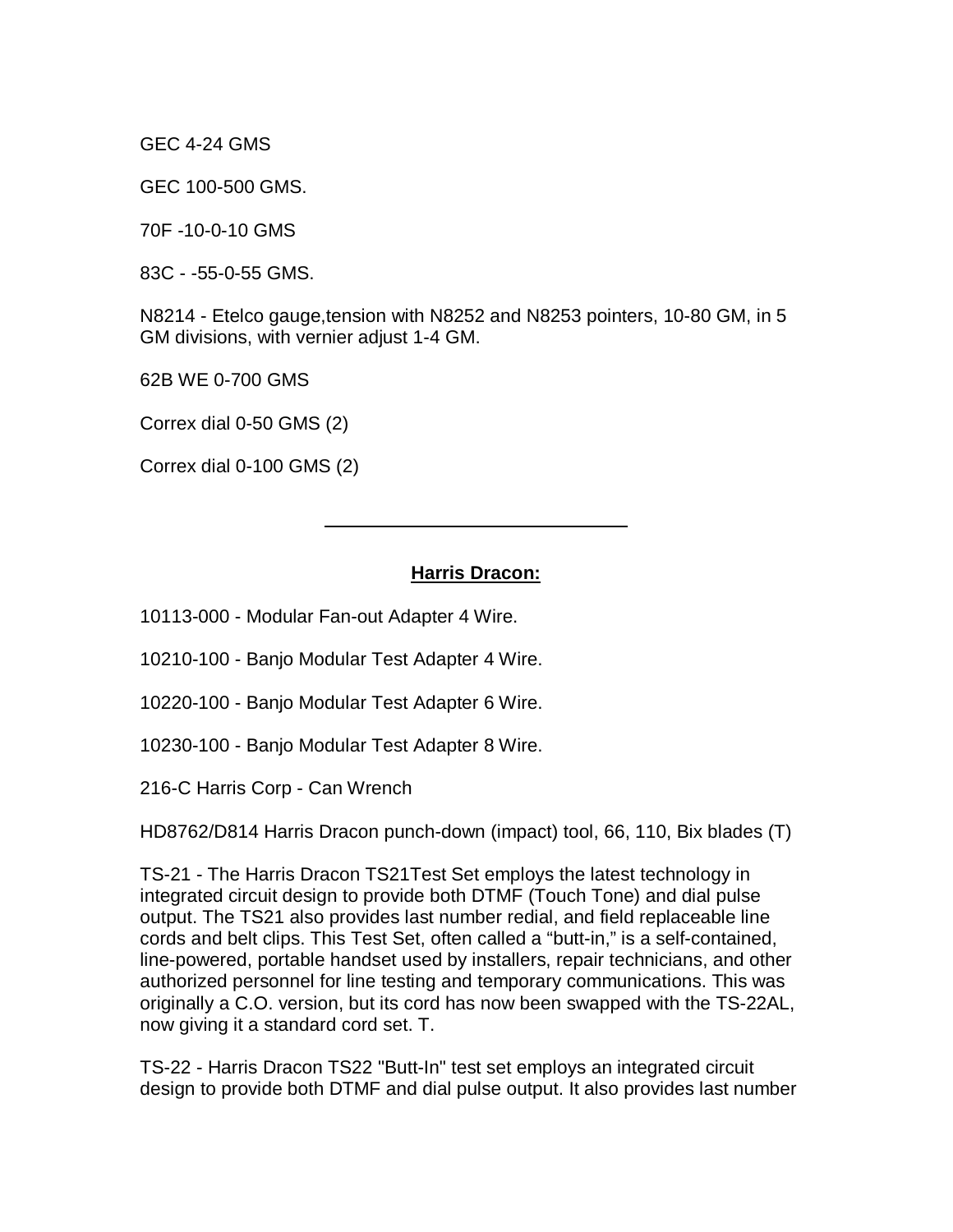redial and repertory memory (auto dial) for 9 individual numbers. The TS22 is a self-contained, mutually powered (by line and 9 volt battery once off hook) combination handset. It is used by installers, repair technicians, and other personnel for line testing and temporary communications. The TS22 is equipped with an amplified speaker that amplifies the receive signal in either the talk or monitor mode. T.

TS-22AL - Harris Dracon TS22AL "Butt-In" test set employs an integrated circuit design to provide both DTMF and dial pulse output. It also provides last number redial and repertory memory (auto dial) for 9 individual numbers. The TS22AL is a self-contained, mutually powered (by line and 9 volt battery once off hook) combination handset. It is used by installers, repair technicians, and other personnel for line testing and temporary communications. This unit has an amplified speaker, Data Lock-Out. This particular one formerly had a standard cord set, but its cord set has been exchanged with the TS-21, thus making it a C.O. version. This set now is equipped with a short cord with a 346 connector at the end allowing interchangeable cord sets with 471A connectors to be used with it. Several examples of these cords are shown at the top of this document. T.

### **NeusesTools:**

CB-54 - Pen type Contact Burnisher



N-2315 - General Numbering and Stenciling kit

N-50 - 0-50 Gram Gauge

N-58 - Bender for General Usage.

416B - Spring bender, relay

N-506A - Spring Adjuster - to put a bow in a contact to add tension

N-207 - Offset screwdriver for tightening contact spring stack screws on closely space relays and keys. Equivalent to WE 207 Screwdriver (MAG, BB, & PBX) 90 degree offset for use with the 206 tool (3)

N-536 - Spring Adjuster, general purpose relay and key spring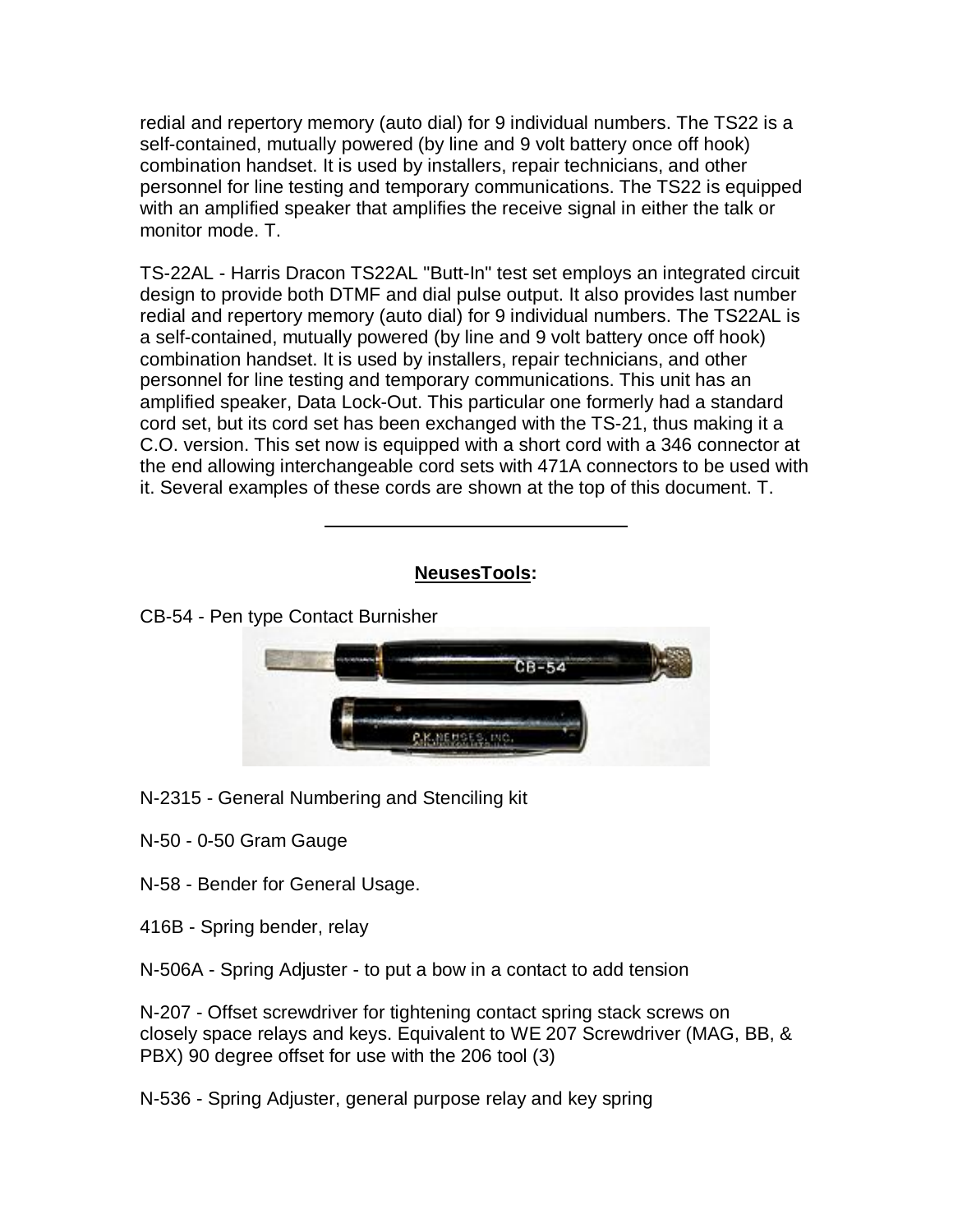N-2878 Cable Sheath Ripper - removal of cover plastic on multi-conductor cables.

N-2060 - Cable ring cutting tool - cuts the jacket around the cable to a preset depth (about 3/32″) For 3/16 up to 1/2 inch cables. T.

SA-9 - Armature Stop Bender equivalent to AE H-14769 (1).

SA-6 - Equivalent to AE H-88502-1 Armature Adjuster for use on Type 10 Alternating Current Relay (1)

SA-246 - Equivalent to AE H-24600-1 - Spring Adjuster for use on Horizontal (Class A) Relays

N2B (WE415B\* on way)- Equivalent to WE 415B spring adjuster (CB) for use on horizontal 221 Type Relays

NL-19945 - Bender for General Usage.

NL-19946 - Bender for General Usage.

N-80223 - Gap Gauge, .030, .045, .060, .120

*Wire Wrap:*

KS-20827 unwrap tool (M)

KS-17593 L1, KS 16942 L2 Both unwrap tools \*

635B wrap tool (M)

H1-2038 Molex Pin Extractor

### **Jonard:**

JIC538A - Key Slot Cleaner for Payphones. Equivalent to WE and NE 538A tools.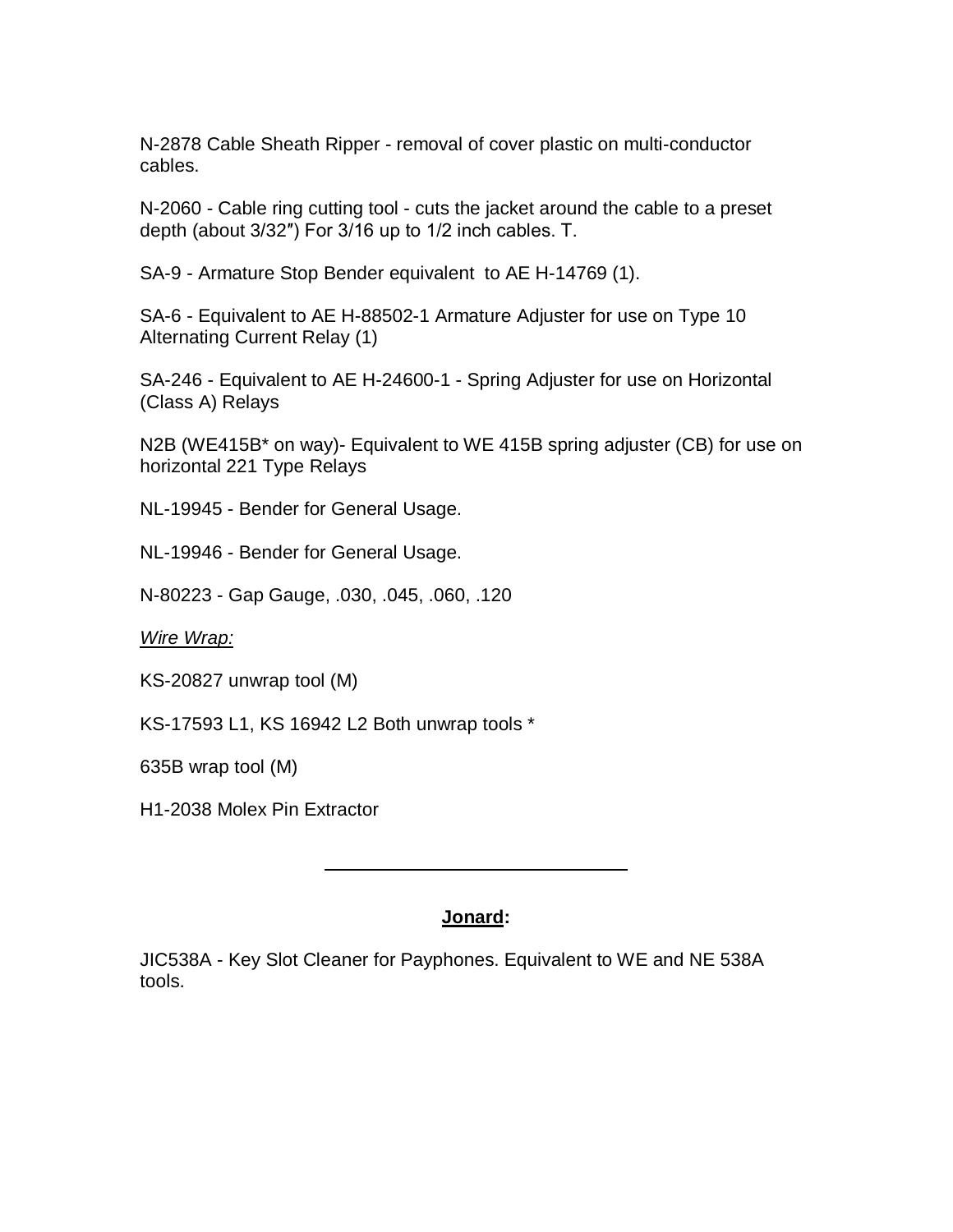

PB-3R - Jonard Contact Burnisher set + pkg. Spare blades for cleaning relay contacts.



SA-20 Jonard - Bender.

**Other Asst. Telecom Tools (Misc. Manufacturers):**



Tempo Sidekick T&N (left) - same as 7B plus 5 additional measurements Tempo E2520 TDR (right) - TDR for display of line faults and graphical display, line measurements.



DDI Transmission Test Set - Model 100P.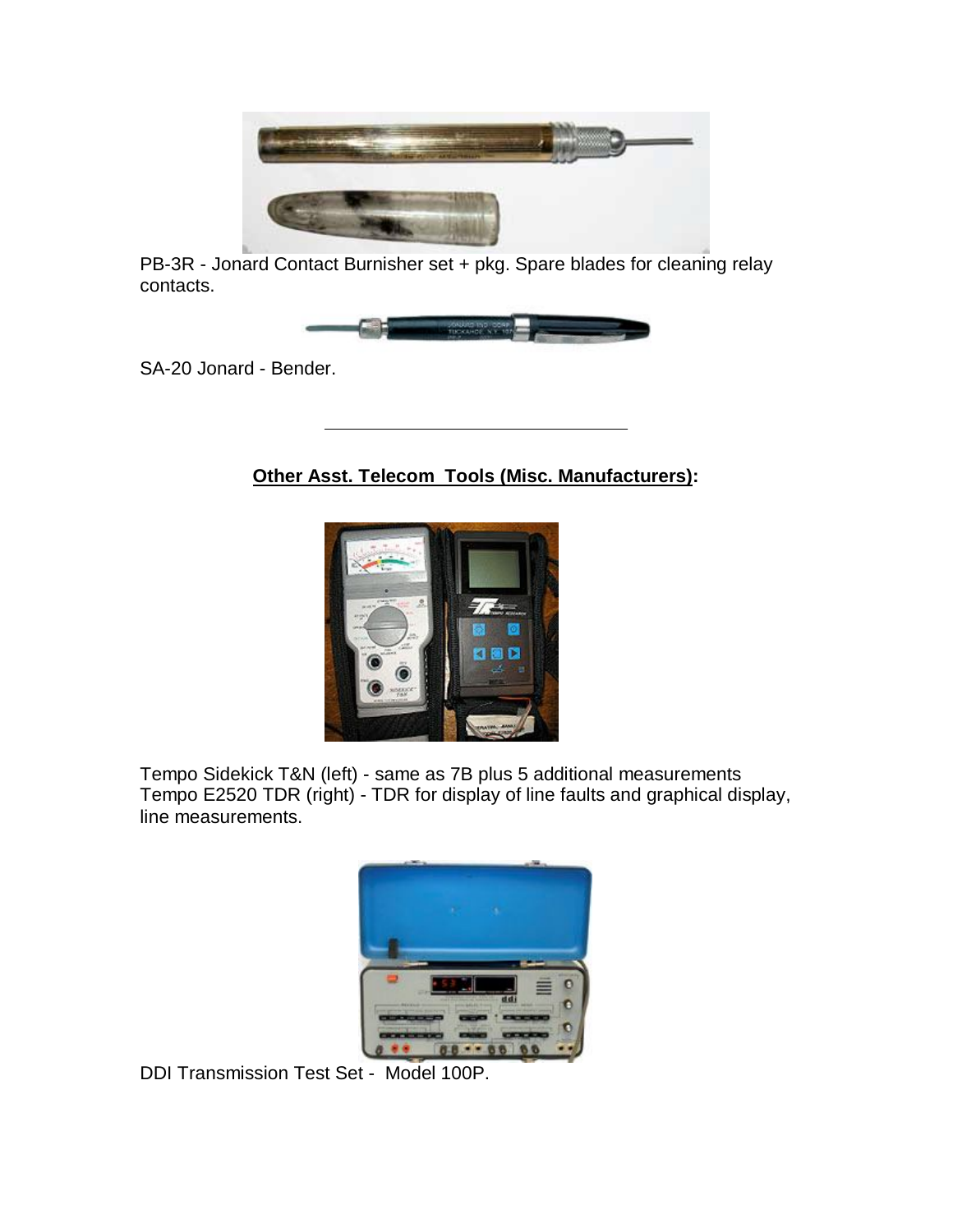

C.O. Stool - Made by Putman Rolling Ladder Co. Ltd. of NYC for Bell and ATT.

Tempo Sidekick 7B - The SIDEKICK 7B, which combines the functions of a Longitudinal Balance Tester with a Volt- Ohmmeter/ Kickmeter, is used to quickly determine the noise susceptibility of dry or idle working pairs.

The SIDEKICK's patented Stress Test determines the capacitive and series resistance balance characteristics of telephone pairs.When this test is activated, the SIDEKICK excites the pair in a longitudinal, or simplex fashion, through a network that is perfectly balanced between Tip and Ring.

The SIDEKICK's analog meter simultaneously measures the audible noise produced when the 90 dBrnC power influence encounters imbalances on the pair.

Metro-Tel TPM-32 Digit Grabber - tests DTMF and Pulse, displays dialed number across display. Diagnostic mode displays diagnostic info on second line.



WILCOM Products Model No. T136BSBZ-WP Circuit Test Set.

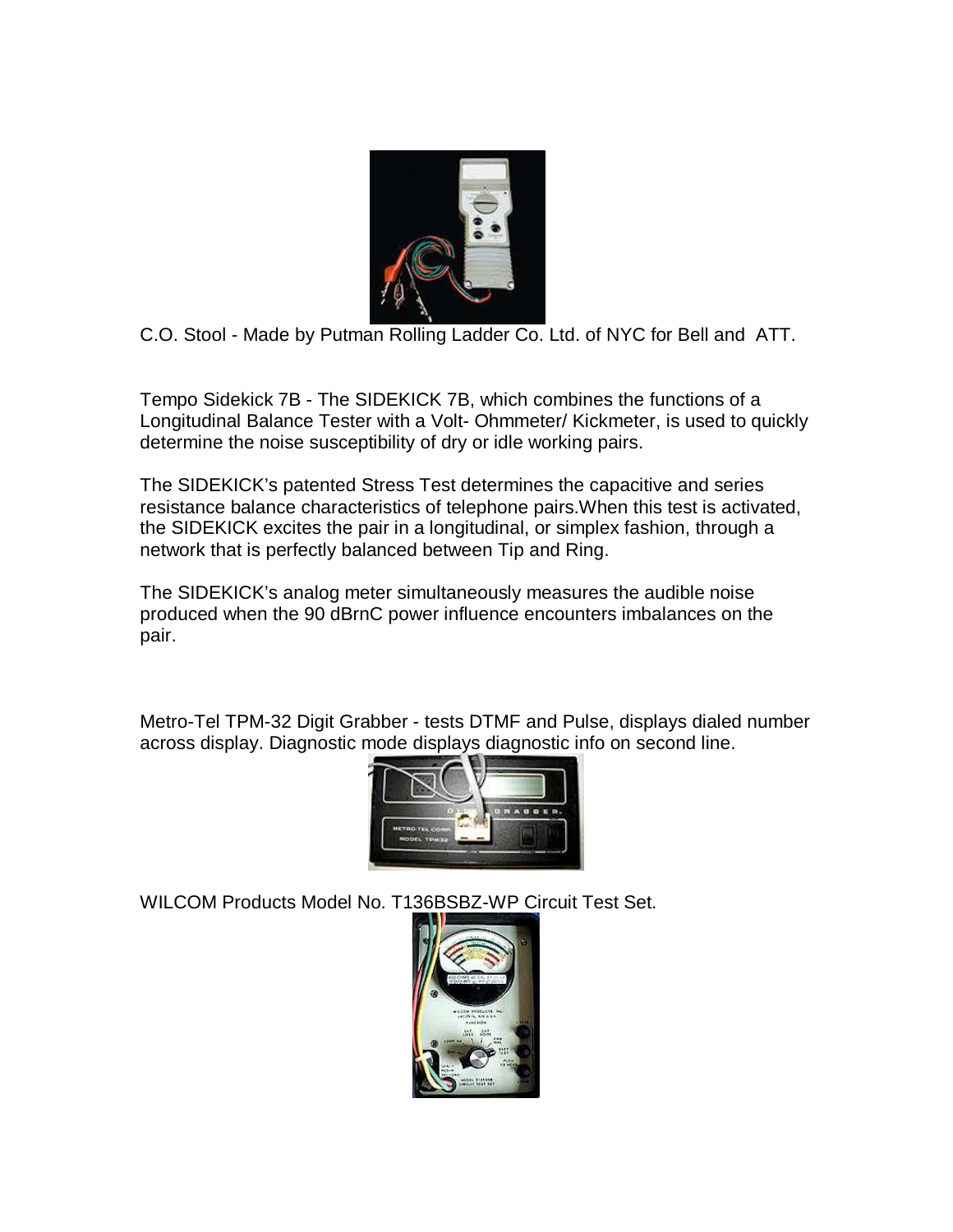2 - Wilcom T194 Transmission Line and Noise Test sets.



BK 1045A Telephone Tester



Fairchild/Dumont Signal Generator



43-114 - Radio Shack in-store telephone tester, test dial tone, dial, loop, cords, Tx and Rx, etc.



H..F. Wilson W4496A wire wrap gun.



OK G-100/R3278 squeeze wire wrap tool

.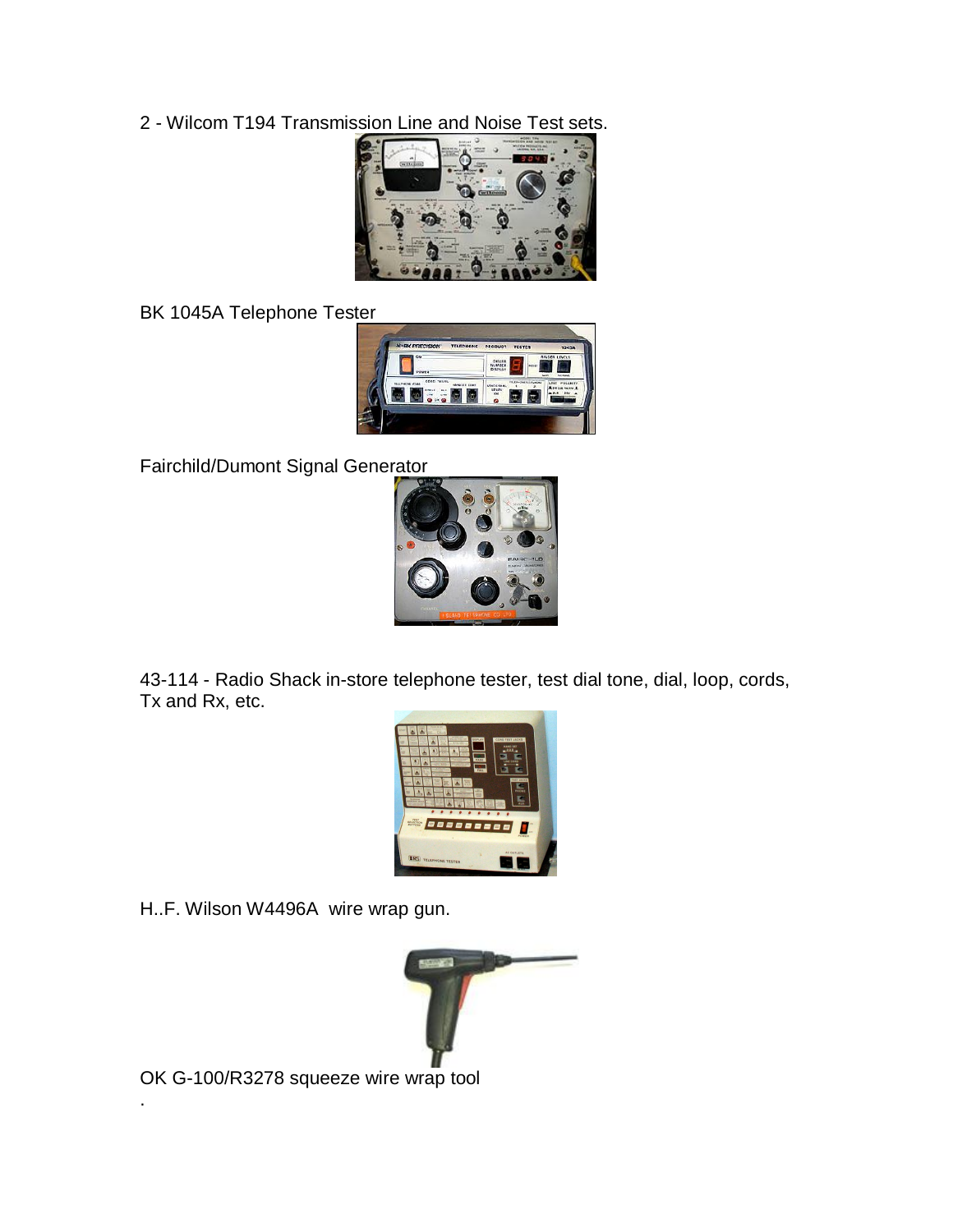

Molded HMW polyethylene Tool case, measures 18.5" x 10" x 14".

Jensen Tools L4475JT Pallet #17 and Jensen Tools G1772JTR1 Pallet #5 for above tool case.

Splicer's Scissors, no maker's name - donated by an anonymous donor who says these are 60 years old, and were used by her father.



1- Aircraft Tool Supply W403 Impact Brake Relining Tool Kit - Used to install rivets on phone cases. For 4-5S nickel finish steel tubular rivets,150 deg countersunk head (5/16" long, 9/64" body diameter, 0.296 head diameter). Rivets can be ordered from Dennis Hallworth.



1971 Miller Equipment Climbing belt, Pole Spurs and bag, and a Jelco pole strap. for pole climbing.

Connecticut Telephone & Electric Co. - Pocket volt/ammeter designed for testing #6 dry cells in telephone service.

Aftermarket dial finger wheel removal tool (orange) with pen type cover.

187S Homs - 7-digit number stamper, designed to stamp telephone number cards.

1468-3 ATI Ind. - tool designed for removing stuck mouth and ear pieces from G type handsets (2)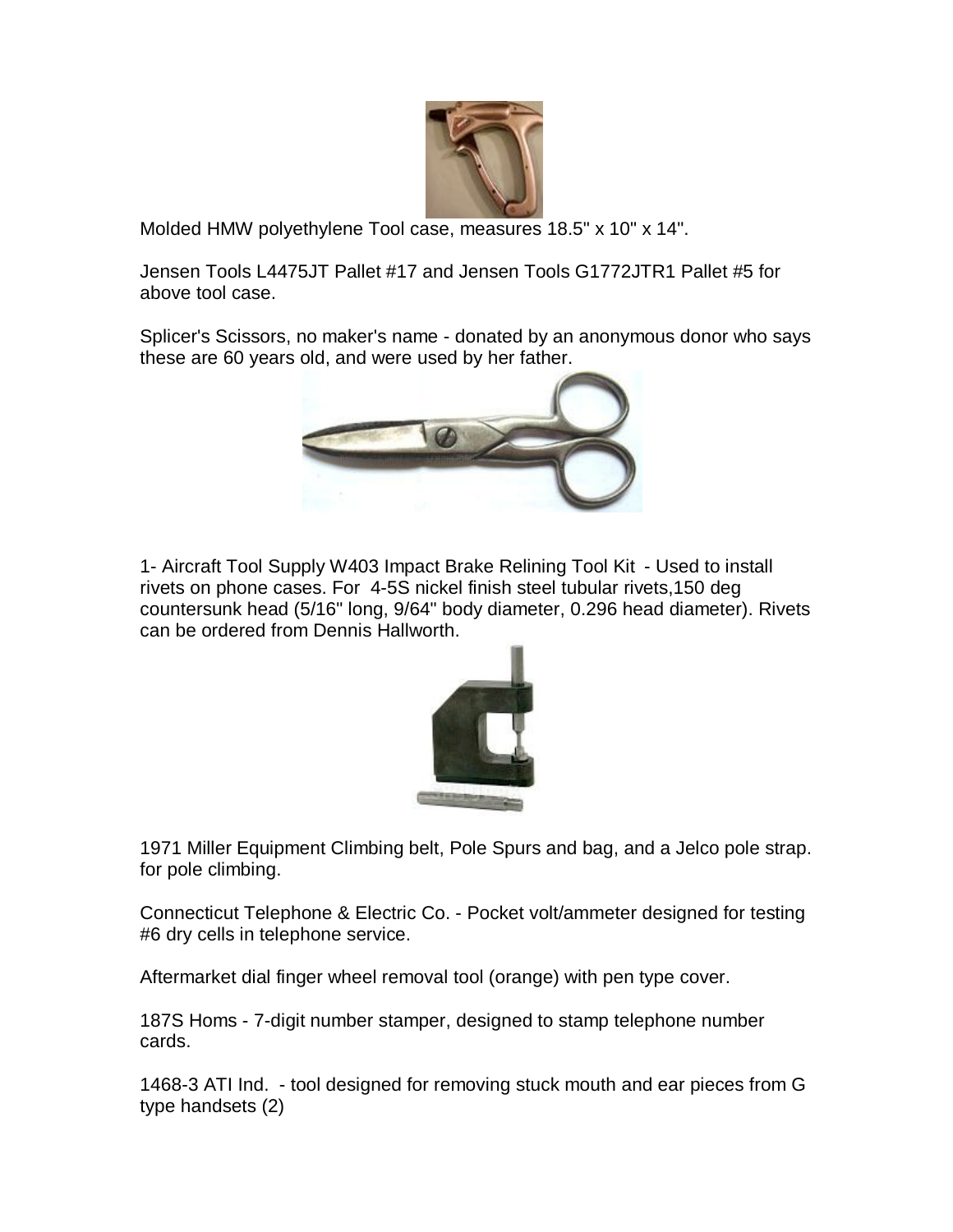HC-7 United Seal Company - Hand press for crimping lead seals on payphone coin boxes (2)

T-18 Arrow - wire stapler, shooting a special rounded staple designed for stapling cable up to 3/16" dia.

T-25 Arrow - wire stapler, shooting a special rounded staple designed for stapling cable up to 1/4" dia.

462-100 Cook Electronic 3/8 nut driver.

N.S.N. 5120-00-554-3372 - GC Electronics (General Cement) fiber cartridgefuse puller.

UP-B22 - Benner-Nauman Booth Wrench (T) Security driver for servicing booth screws.

XSModern RJ-11 - RJ-45 Ratcheting Crimping tool.

Several Spudgers, different manufacturers, wooden and plastic (Monarch Moldings, etc.).

4-5 - HJJ Co. Los Gatos Cal. Grabber Tool.

CGL 49112 - Guild Tip Crimping tool for crimping phone tips onto cloth cords.



31CE - National Telephone Supply Nicopress Crimping tool #31, C, E, crimps C and E size Nicopress connectors.

17-2/17-BA - National Telephone Supply Nicopress tool for A, B size Nicopress connectors for drop and station wire.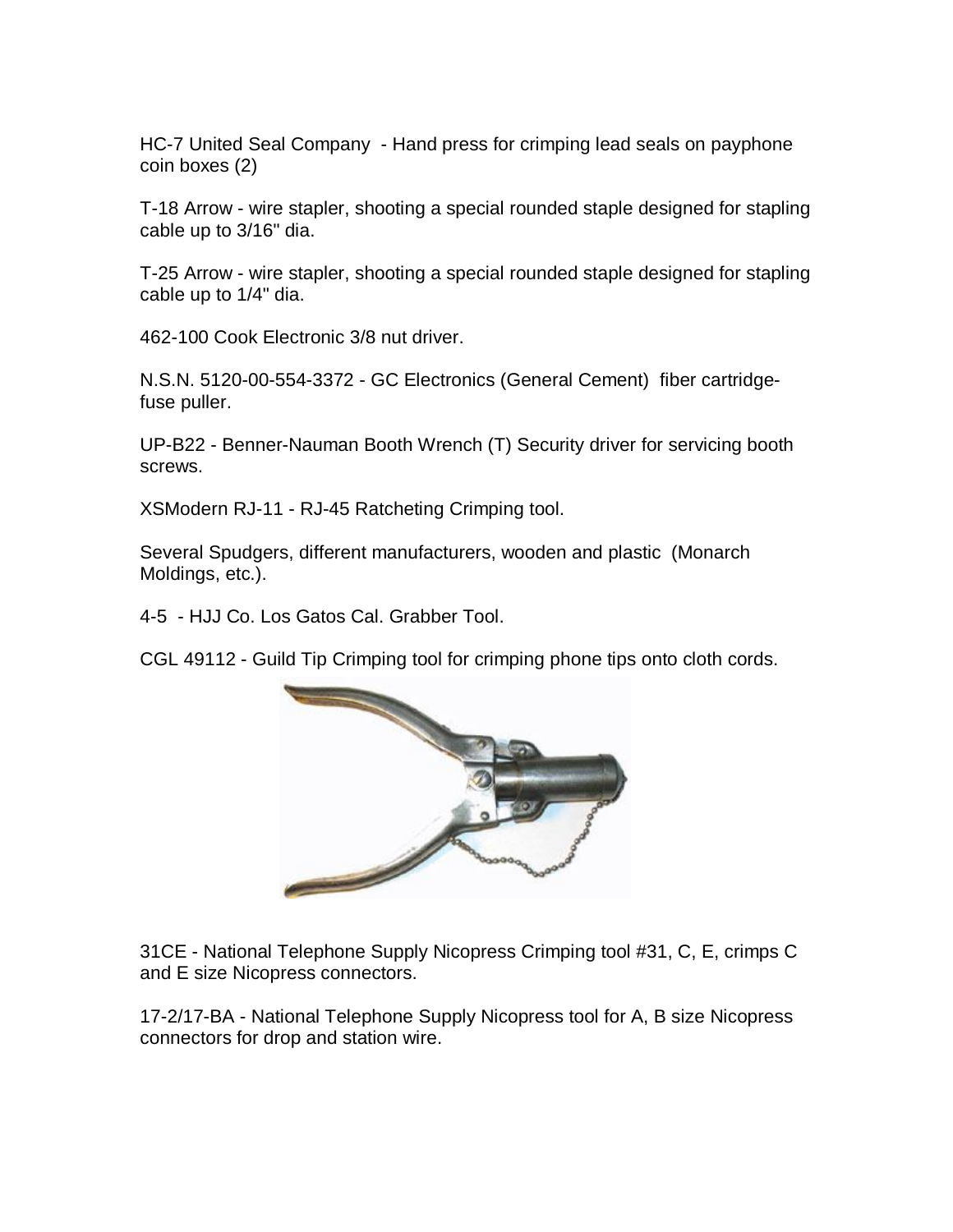

Unkown as yet - Plier type wire stretcher similar to a fencing tool. No manufacturer's marking.

QTH36B Seicor - Punch Down Tool for CO quick connect frame blocks..



4055 3M/MS - Insertion tool for SAC boxes, the light green cross connect boxes at the side of the road serving neighourhoods



BIX Tool - Original BIX tool for Northern Telecom Bix blocks



LRC Thomas & Betts - For snap and seal connectors. There is a plastic grommet put around the wire, then you manually force the wire into the plug and this tool is used to drive the grommet into the end of the plug sealing around the cable.



3M MR1 Hand Crimping tool for Picabond Connectors - These were primarily used to splice outside plant cables and as you mentioned do in line or butt splices and it splices, cuts off excess and insulates all in one pull of the handle.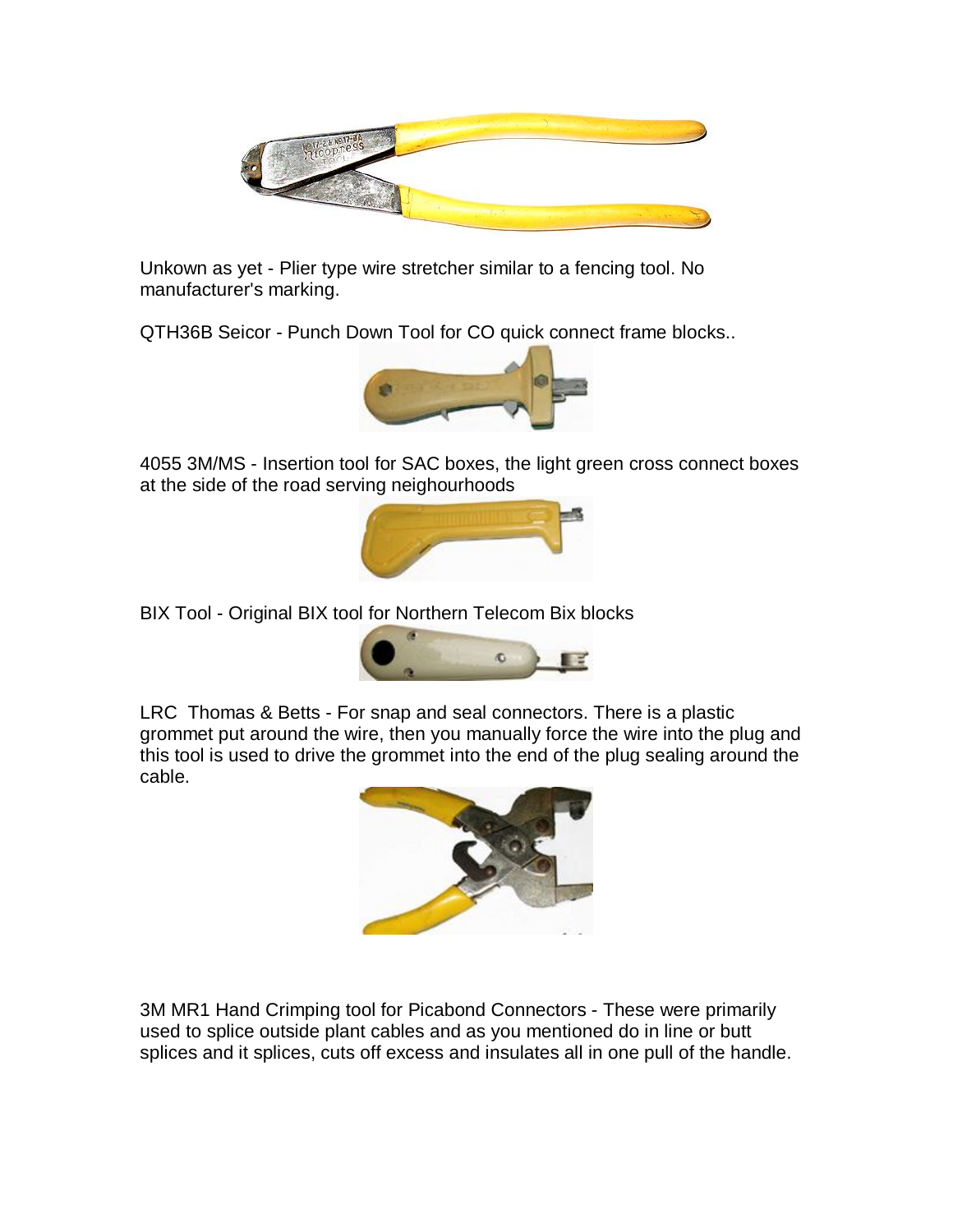

CMC 5334-A - The CMC 5334 Polar Probe is a test pick used for determining the presence of various voltages when testing equipment for trouble conditions. It detects battery, ground, ringing generator and may be used on dry reed relays and all types of solid State Circuitry.

CMC 8336 - The CMC 8336 Coin Test Set is designed to test the count collect and refund functions of older non-digital payphones. It may be used at the location of the phone, or from the Central Office. This unit was made by the Canadian Division of Communication Manufacturing Co. (Canada) Ltd., "Products and Services for the Telephone Industry", 528 Gordon Baker Road, Willowdale, Ontario, M2H 3B4. Their main address was in Long Beach California.



E-9E - 3M/Electronic Specialty Mkts. Parallel action crimping tool for UAL, UR, UY, UB Scotchlok connectors.

DLW Magic Automatic Pistol Grip Cable Stripper - for stripping cables.

Unmarked - No number, steel wedge 1/2" one end to 1/8" other end, 3" long, 3/8" wide. Used to drive stuck bits out of a hammer drive such as a Rawl drive.

Hook, push spring

HTX-202A - Crimper for telephone spade terminals. This is made to crimp D-sub computer pins and sockets on 26-28 AWG wire, butt insulated connectors 22-26 AWG wire, Telephone spade lugs 22-26 AWG wire, Non-insulated connectors for 20-22 AWG wire, and non -insulated connectors for 15-18 AWG wire. Also at the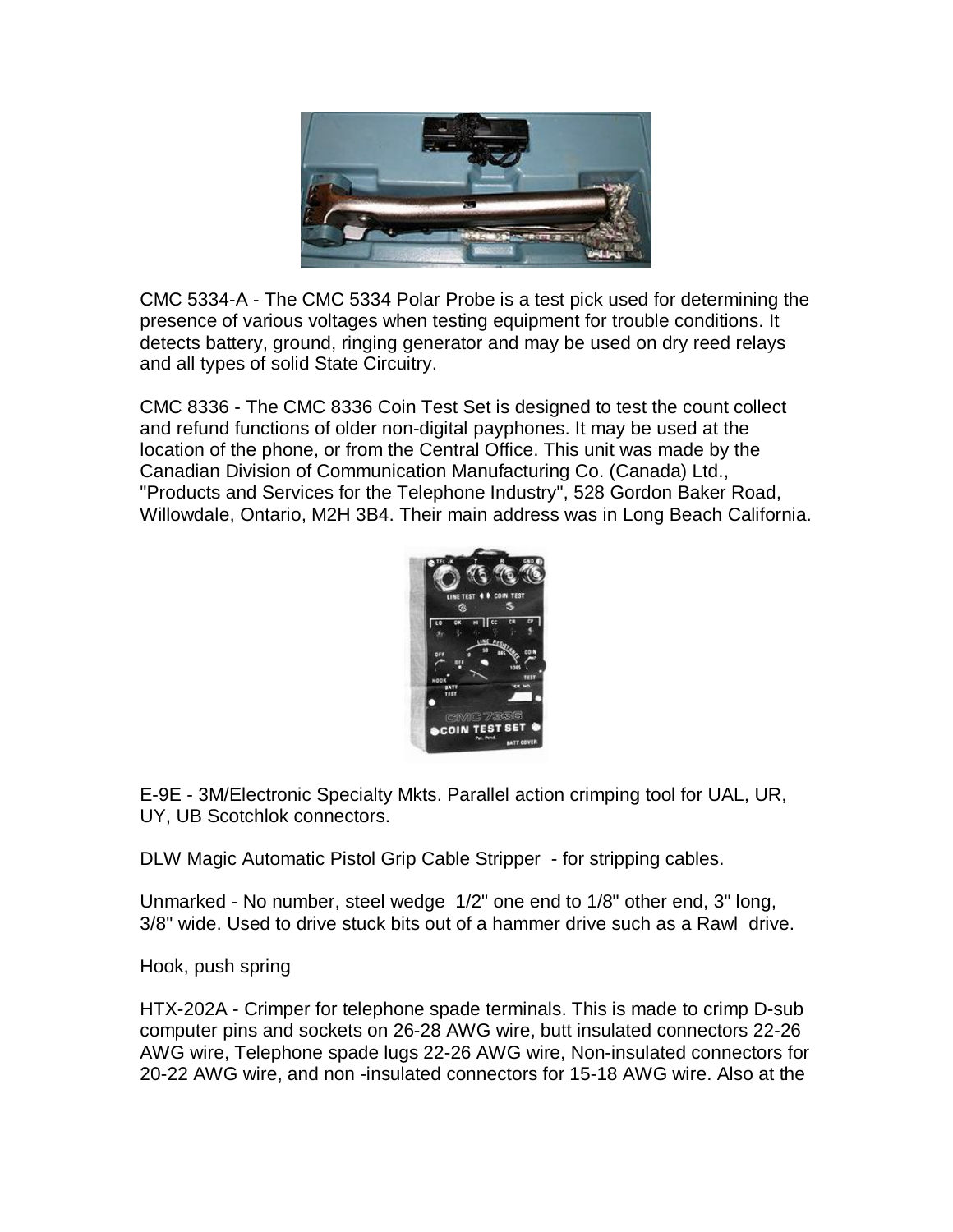same time, several hundred telephone spade terminals were purchased in two of the more commonly required sizes.

Strap (Antistatic) and Mat:



# **Test Instruments (excluding Western, Northern, and Automatic Electric):**

77M Progressive Electronics Toner

467XXLMM - Progressive Electronics Leather case for 77M

200B Progressive Electronics Inductive Amp. - used with 77M (T)

Megger

RJ-11 to RJ-45 Cable Tester

### **Dynatel:**

Dynatel 3M 573/573A Sheath Fault Cable Locator - for underground cable locating, tracing and diagnostics. An excellent lightly used unit.

Dynatel 3M 745 Digital Subscriber Loop Tester

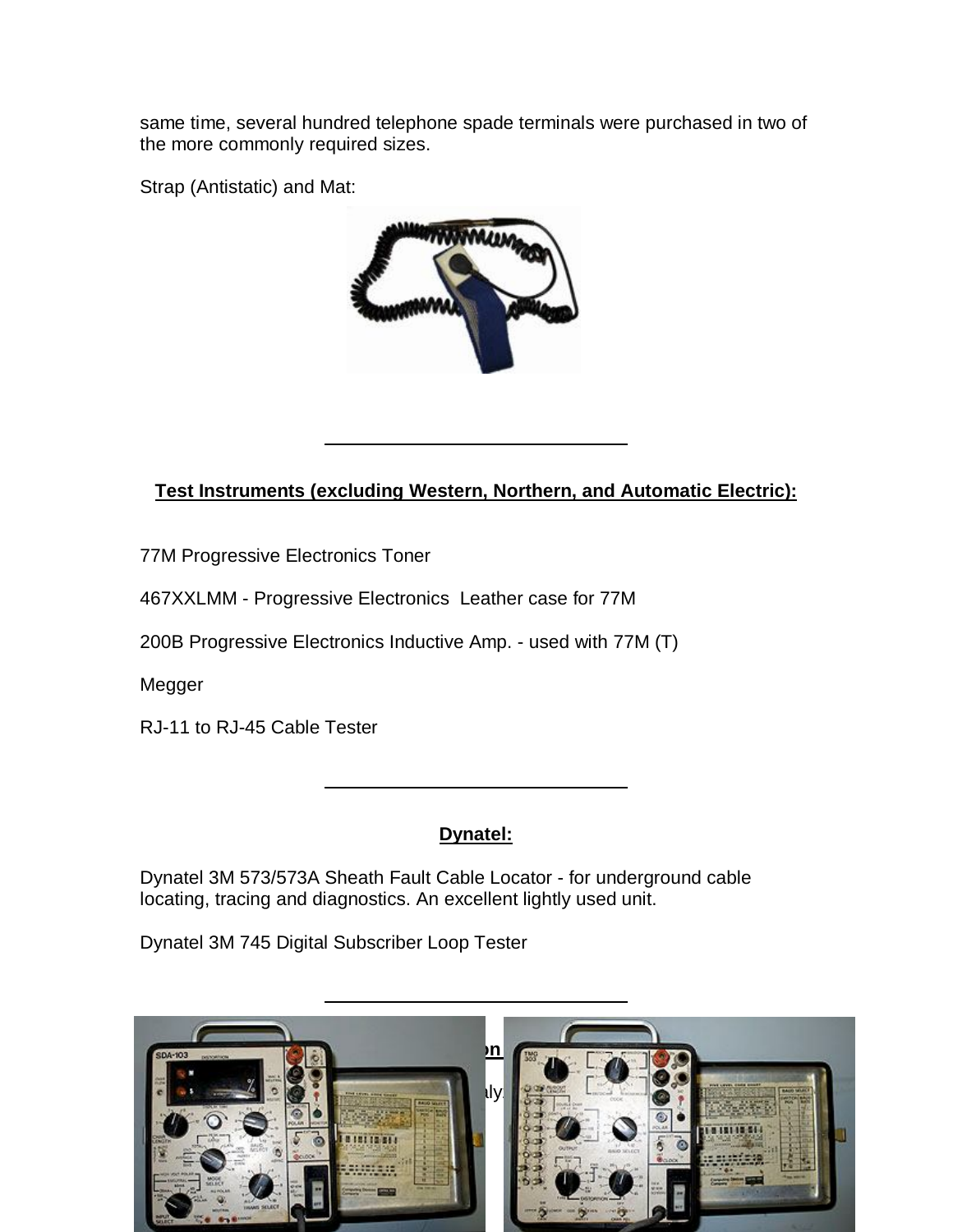SDC TMG-303 - Fox and Character Generator:

Digitech 2652 - Signal and Distortion Analyzer/tester:



Atlantic Research DATA TECH DTS-1-M470/483 teletype loop tester: There is a built-in FOX generator (the Quick Brown Fox Jumped over the lazy red dog which tests all characters on a terminal), that will do baudot, ASCII, Teletypesetter, and EBCDIC, and a built in distortion analyzer.



Teletype Corp Tool Case - large fibre case with "La Corporation de Telephone de Quebec" branding.

Set 113777 - Tool set Contains: 135675 - Roll, Tool 2 136676 - Handle 135677 - Bit, 1/4 " Socket 135678 - Bit, 5/16 socket 135679 - Bit, Disk 135680 - Bit, adjusting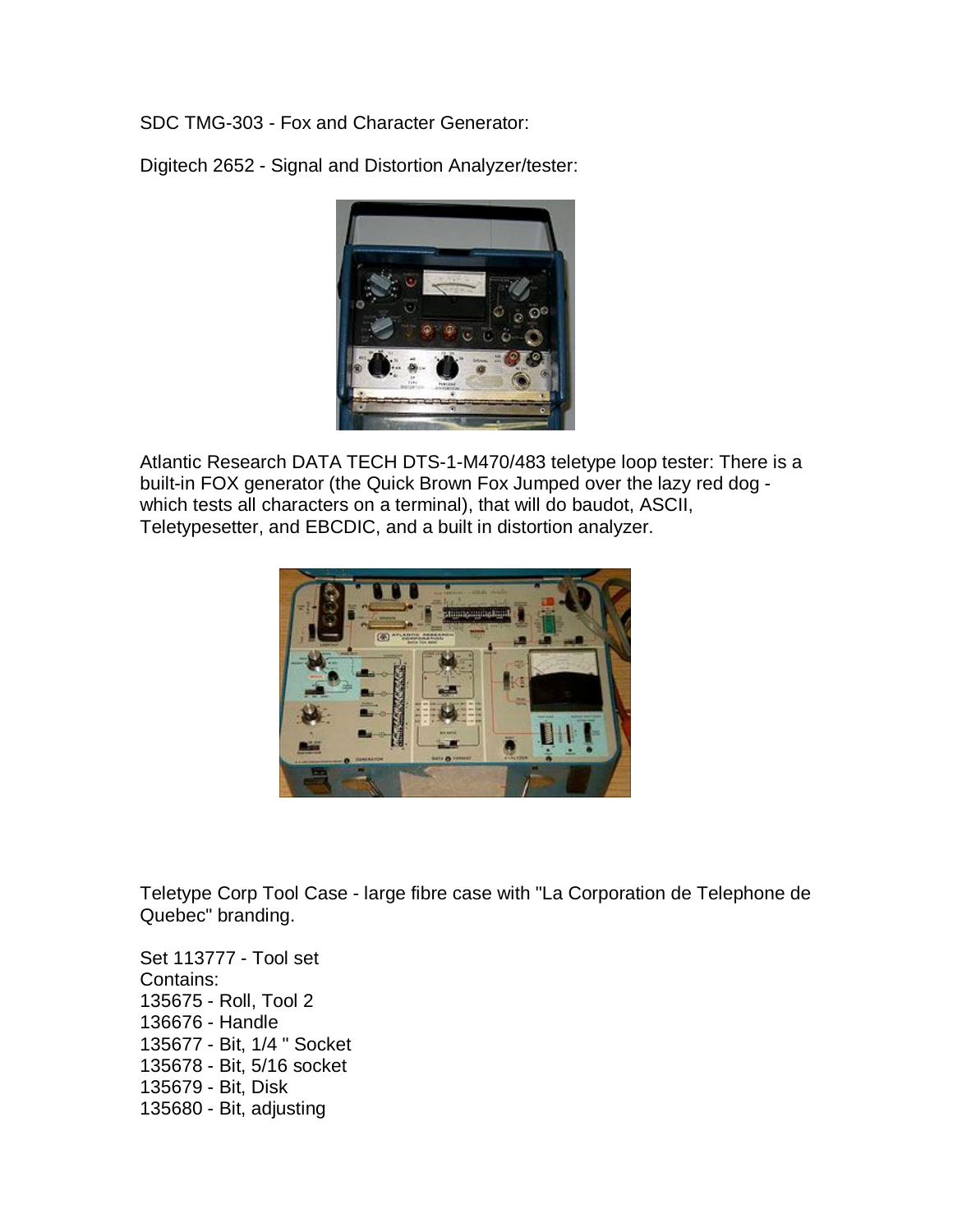Set 113756 - Tool Set open ended wrenches143-102 Contains: 135060 - Roll, Tool 154393 - Wrench, open end - 5/32" 129534 - Wrench, 3/16" & 1/4" open end 152837 - Wrench, 3/16" & 1/4" open end, 1/4 end with 15 deg. Bend 152835 - Wrench, 5/16" & 3/8" open end 129536 - Wrench, 7/16" & 1/2" open end 129537 - Wrench, 9/16" & 3/4" open end 129535 - Wrench, 5/8" & 3/4" open end 117375 Set - (I now have two of these sets) Gauge - contains snap in gauges as follows:

| <b>Thickness</b> | Shape                  | Part Number |
|------------------|------------------------|-------------|
| .002             | Flat                   | 96356       |
| .002             | Flat, brass            | 96358       |
| .003             | Flat                   | 93833       |
| .004             | Flat                   | 93822       |
| .005             | Flat                   | 93823       |
| .006             | Flat                   | 96360       |
| .006             | Round                  | 96369       |
| .007             | Flat, phosphor- bronze | 96362       |
| .008             | Round                  | 96371       |
| .010             | Round                  | 96373       |
| .010             | Flat                   | 96364       |
| .012             | Round                  | 93828       |
| .015             | Round                  | 96375       |
| .018             | Round                  | 93824       |
| .020             | Round                  | 96377       |
| .025             | Round                  | 93825       |
| .030             | Round                  | 93811       |
| .035             | Round                  | 96383       |
| .037             | Round                  | 98136       |
| .040             | Round                  | 96385       |
| .045             | Round                  | 96389       |
| .050             | Round                  | 96391       |
| .055             | Round                  | 93827       |
| .060             | Round                  | 96393       |

73370 - Gauge, locating used to adjust the selector mechanism on a Model 15 or 19 vintage Teletype

101082 - Wrench, 3/4 open end, offset

PK 50037 - Punched paper test tape "The Quick Brown Fox"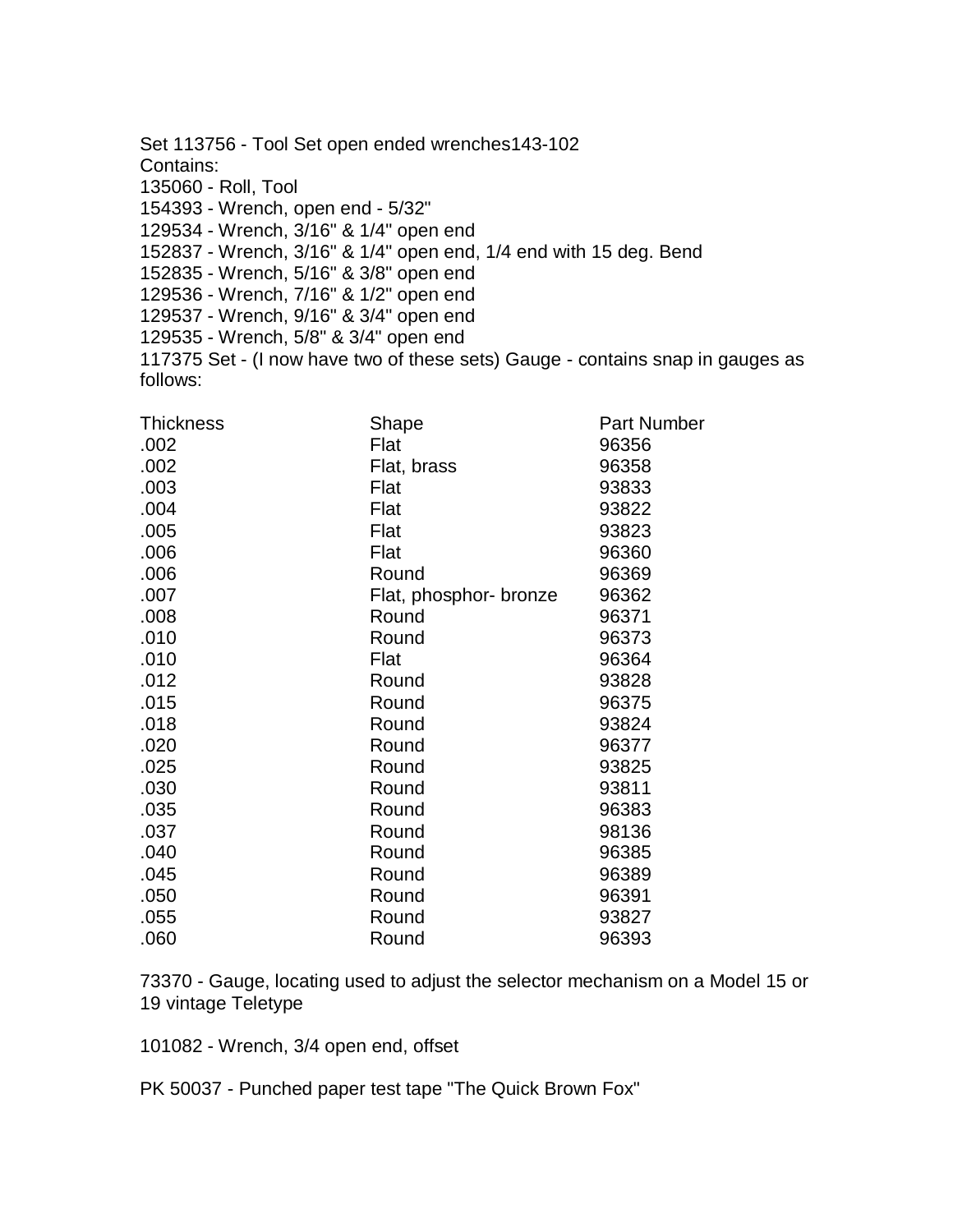- 48102 Punched paper test tape
- Unlabelled Punched paper test tape
- 402868 Gauge, backup bar
- ASR 28, ASR 33 and ARS 35 Type Code charts
- 84020, Puller, Bearing
- 1/4 inch hex speed nut tool
- 5/16 Snap-On Hex key
- 183103 Gauge, Tape Reader
- 180587 Tool, Carriage Adjusting
- 402617 Gauge
- 402878 Col. Tractor and Friction gauge, Gauge, Pallet depth
- 184098 Tool, Selector Cam Removal (2)
- 93814 Tool, holds 4 round gauges, .090, .100, .110, & .120 (2)
- 161430 Handwheel (2)
- 181465 Adapter, Handwheel for model 33 page printer
- 310394 Wiper, nozzle
- 178902 Gauge, tape, advanced feel hole
- 156011 Gauge, tape, inline feed hole
- 183103 Gauge, tape reader
- 186308 Gauge, keyboard adjusting
- 75765 Hook, pull spring
- 75503 Hook, push spring
- 142554 Hook, pull spring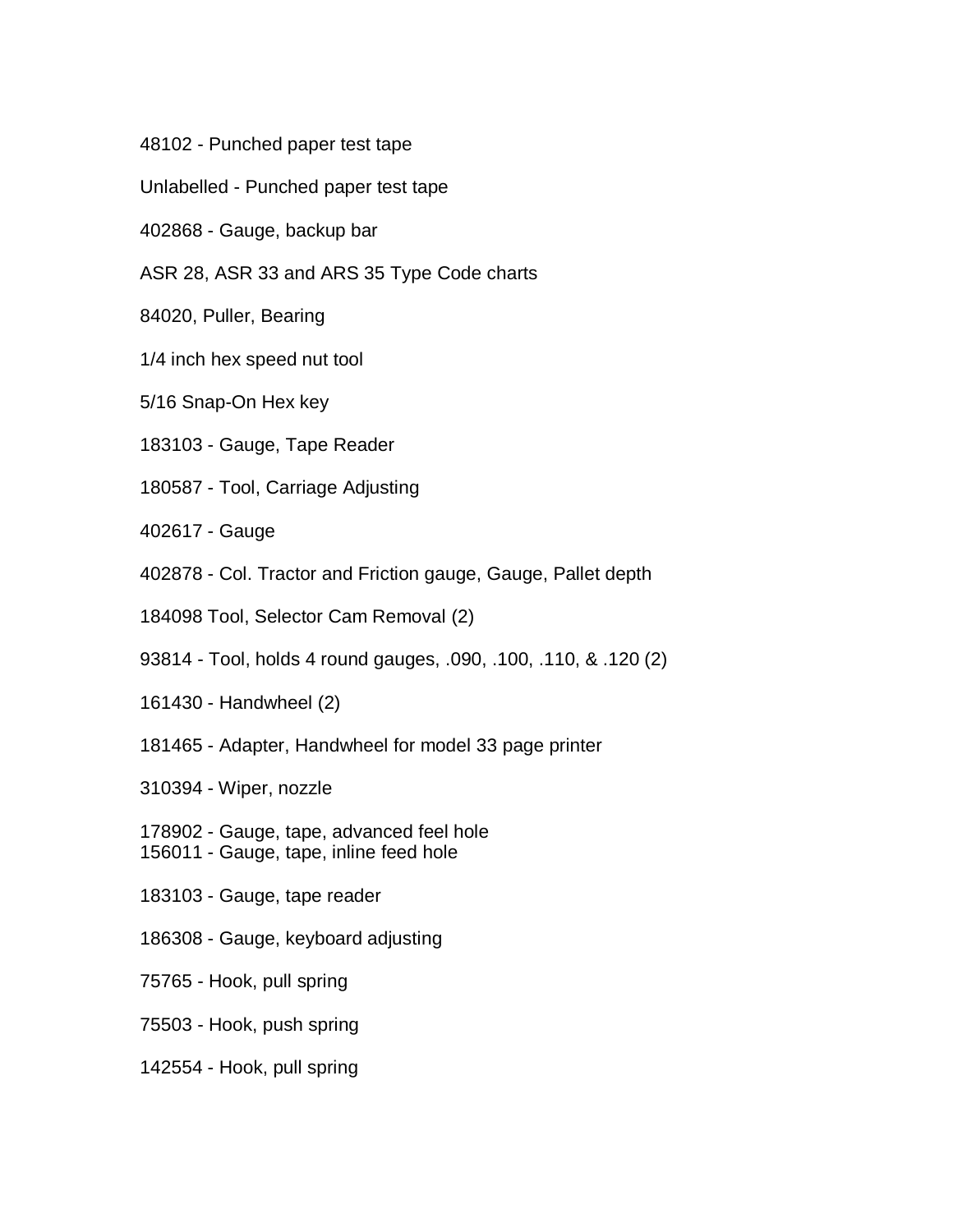- 142555 Hook. push spring
- 185832 Clip, armature (2)
- 321071 Clip, armature
- 302990 Gauge, tape
- 199413 Wrench, 3/16" & 1/4" Offset, Open End
- 125752 3/16" socket wrench
- 95368 Offset end black screwdriver, adjusting
- 72575 L shape Finger Bending tool
- 72574 45 degree Finger Bending tool
- 185829 Bender, Contact Spring
- 121550 Bender, Contact Spring
- 87698 Stone, Carborundum
- 135679 Bit, Disc
- 129534 (2) 3/16, 1/4 inch open ended wrench.
- Chatillon Gram Gauges:
- Chatillon 0-200 gram/0-8 ounce scale Chatillon (TTY CORP 110443) 8 oz. Chatillon (TTY CORP 110444) 32 oz. Chatillon (TTY CORP 82711) 64 oz. Chatillon (TTY CORP #?) 12 lbs. Chatillon (TTY CORP #?) 15 lbs. Chatillon (TTY CORP #?) 25 lbs.
- Not an official Teletype tool, but none the less a very handy tool working around machines:
- Klein/Vaco K46 Slotted Screw-holding screwdriver. Very useful for starting screws in awkward places.
- Data-Tek 9600 Serial loop test unit for testing modems, teletypes.